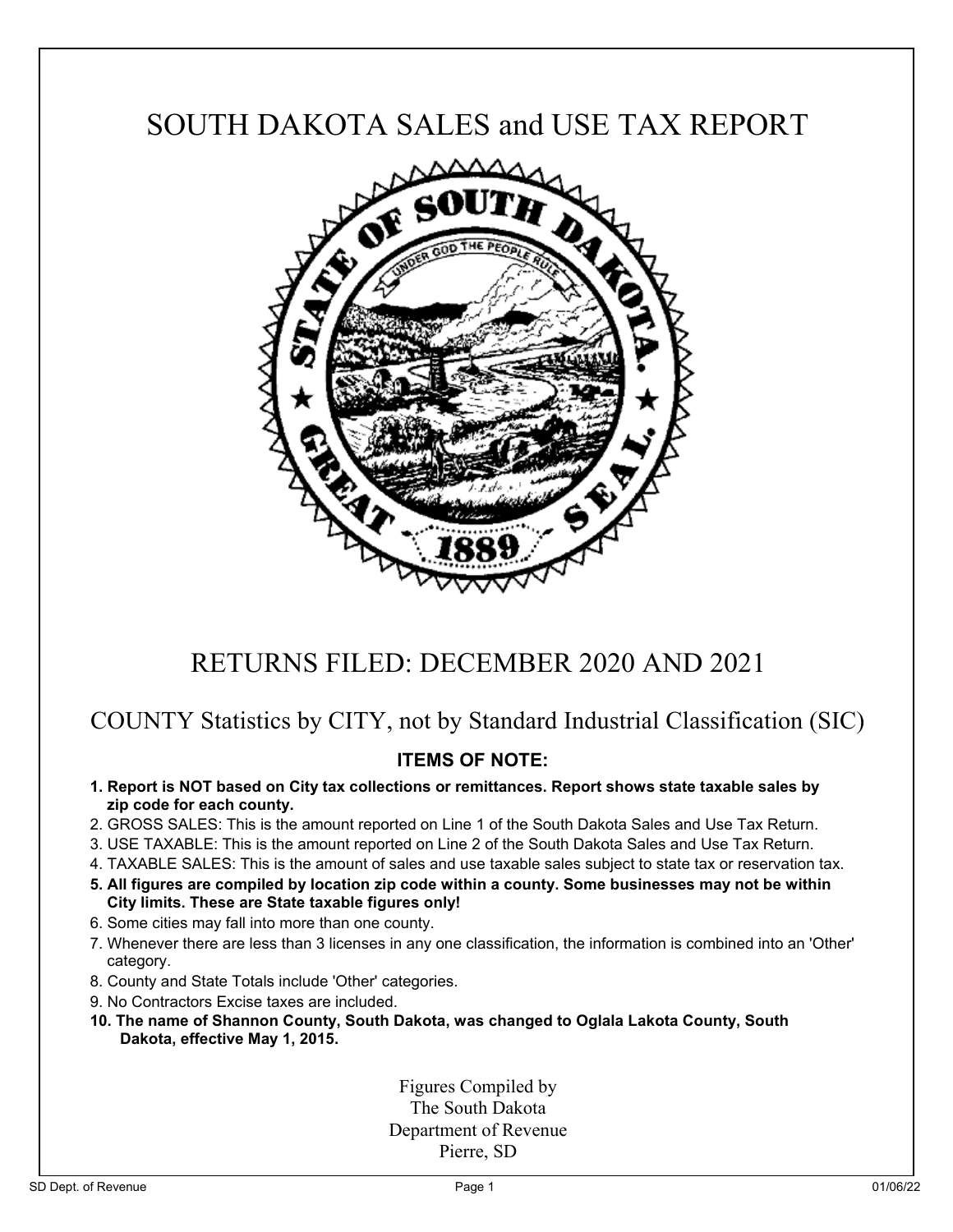|                       |                            |                     | Returns Filed: December 2020 and 2021 |                            |                     |                               |                    |
|-----------------------|----------------------------|---------------------|---------------------------------------|----------------------------|---------------------|-------------------------------|--------------------|
| Description           | 2020<br><b>Gross Sales</b> | 2020<br>Use Taxable | *2020<br><b>Taxable Sales</b>         | 2021<br><b>Gross Sales</b> | 2021<br>Use Taxable | *2021<br><b>Taxable Sales</b> | $*$ % of<br>Change |
| County: <b>AURORA</b> |                            |                     |                                       |                            |                     |                               |                    |
| Plankinton            | 2,509,425.56               | 3,565.53            | 983,662.01                            | 3,320,704.57               | 4,272.31            | 1,074,046.55                  | 9.2%               |
| Stickney              | 4,787,673.12               | 12,481.95           | 457,618.55                            | 7,865,534.94               | 3,918.44            | 620,048.40                    | 35.5%              |
| White Lake            | 668,189.07                 | 835.62              | 313,825.49                            | 982,491.66                 | 1,719.76            | 417,301.06                    | 33.0%              |
| Other                 | N/A                        | N/A                 | N/A                                   | N/A                        | N/A                 | N/A                           | N/A                |
| Ttl for AURORA        | 7,965,287.76               | 16,883.11           | 1,755,106.05                          | 12, 172, 123. 18           | 9,910.50            | 2,114,788.01                  | 20.5%              |
| County: BEADLE        |                            |                     |                                       |                            |                     |                               |                    |
| Cavour                | 2,316,975.49               | 4,753.35            | 79,805.86                             | 755,584.76                 | 639.54              | 71,105.08                     | $-10.9%$           |
| <b>Hitchcock</b>      | 135,500.07                 | 29,241.21           | 139,714.02                            | 339,015.60                 | 24,331.71           | 161,121.72                    | 15.3%              |
| Huron                 | 133,502,389.10             | 1,203,818.12        | 27,034,354.61                         | 142,524,180.63             | 1,966,470.98        | 30,632,351.93                 | 13.3%              |
| Wessington            | 686,805.36                 | 1,890.76            | 261,192.61                            | 1,160,136.19               | 2,102.80            | 319,497.01                    | 22.3%              |
| Wolsey                | 783,697.63                 | 1,906.63            | 300,135.93                            | 1,460,997.31               | 2,031.36            | 325,786.78                    | 8.5%               |
| Yale                  | 2,170,935.31               | 13,622.38           | 64,345.45                             | 3,721,998.10               | 5,889.84            | 67,328.86                     | 4.6%               |
| Other                 | 720,044.36                 | 6,000.78            | 314,428.77                            | 507,937.16                 | 12,742.12           | 520,679.28                    | 65.6%              |
| Ttl for BEADLE        | 140.316.347.31             | 1,261,233.22        | 28, 193, 977. 25                      | 150,469,849.76             | 2,014,208.36        | 32,097,870.66                 | 13.8%              |
| County: BENNETT       |                            |                     |                                       |                            |                     |                               |                    |
| Allen                 | N/A                        | N/A                 | N/A                                   | 365.25                     | 0.00                | 0.00                          | N/A                |
| Martin                | 4,269,753.68               | 46,092.54           | 3,198,093.18                          | 4,451,141.58               | 44,609.50           | 2,887,699.62                  | $-9.7%$            |
| Other                 | N/A                        | N/A                 | N/A                                   | N/A                        | N/A                 | N/A                           | N/A                |
| Ttl for BENNETT       | 4,272,987.92               | 46,092.54           | 3,199,213.18                          | 4,451,506.83               | 44,609.50           | 2,887,699.62                  | $-9.7%$            |
| County: BON HOMME     |                            |                     |                                       |                            |                     |                               |                    |
| Avon                  | 1,519,844.06               | 229,829.41          | 1,144,056.11                          | 1,243,518.95               | 45,083.41           | 781,239.61                    | $-31.7%$           |
| Scotland              | 3,060,150.36               | 205,880.09          | 952,972.34                            | 5,358,513.54               | 42,938.51           | 787,797.52                    | $-17.3%$           |
| Springfield           | 1,185,088.58               | 8,968.61            | 683,779.09                            | 1,068,944.53               | 7,313.52            | 865,036.73                    | 26.5%              |
| Tabor                 | 1,735,627.22               | 36,660.43           | 793,753.48                            | 2,056,672.57               | 111,413.44          | 1,200,010.21                  | 51.2%              |
| Tyndall               | 3,494,759.58               | 28,158.61           | 1,215,459.32                          | 4,994,211.64               | 27,009.44           | 1,271,808.13                  | 4.6%               |
| Other                 | N/A                        | N/A                 | N/A                                   | N/A                        | N/A                 | N/A                           | N/A                |
| Ttl for BON HOMME     | 11,006,581.73              | 509,497.14          | 4,790,461.34                          | 14,721,861.22              | 233,758.32          | 4,905,892.20                  | 2.4%               |
| County: BROOKINGS     |                            |                     |                                       |                            |                     |                               |                    |
| Aurora                | 22,181,192.09              | 767,871.25          | 1,247,034.84                          | 58,985,689.29              | 1,162,089.36        | 1,629,212.72                  | 30.6%              |
| <b>Brookings</b>      | 84,418,030.73              | 1,878,473.16        | 45,339,040.13                         | 112,126,304.86             | 3,501,353.58        | 53,150,912.21                 | 17.2%              |
| Bruce                 | 390,663.91                 | 24,905.98           | 322,472.75                            | 195,072.64                 | 7,588.16            | 165,245.84                    | -48.8%             |
| Elkton                | 3,637,174.86               | 332,733.82          | 816,201.90                            | 5, 184, 577.82             | 142,100.61          | 1,140,205.08                  | 39.7%              |
| Volga                 | 5,394,293.51               | 21,397.99           | 1,693,580.47                          | 5,086,243.86               | 162,270.46          | 2,170,019.19                  | 28.1%              |
| White                 | 898,587.47                 | 70,761.92           | 492,719.00                            | 999,013.47                 | 172,425.81          | 460,187.52                    | $-6.6%$            |
| Other                 | 1,675,974.48               | 9,547.29            | 226,987.76                            | 2,207,349.69               | 6,109.90            | 259,433.24                    | 14.3%              |
| Ttl for BROOKINGS     | 118,595,917.06             | 3,105,691.41        | 50,138,036.85                         | 184,784,251.64             | 5,153,937.88        | 58,975,215.80                 | 17.6%              |
| County: BROWN         |                            |                     |                                       |                            |                     |                               |                    |
| Aberdeen              | 277,224,298.62             | 11,454,041.69       | 76,981,155.04                         | 222, 131, 924. 27          | 7,743,698.06        | 79,468,320.71                 | 3.2%               |
| Bath                  | 922,426.57                 | 2,369.29            | 282,899.59                            | 1,087,397.79               | 295.58              | 310,600.62                    | 9.8%               |
| Claremont             | 88,541.41                  | 450.22              | 37,426.19                             | 26,554.69                  | 0.00                | 26,554.69                     | $-29.0%$           |
| Columbia              | 1,354,035.16               | 5,002.72            | 67,761.64                             | 122,574.56                 | 103.15              | 104,227.43                    | 53.8%              |
| Ferney                | N/A                        | N/A                 | N/A                                   | 1,133,232.03               | 5,668.92            | 932,935.68                    | N/A                |
| Frederick             | 165,686.54                 | 1,113.54            | 149,904.74                            | 715,061.88                 | 2,120.60            | 285,323.14                    | 90.3%              |
| Groton                | 5,991,427.37               | 164,377.36          | 2,434,391.91                          | 6,091,392.33               | 240,189.97          | 2,339,518.64                  | $-3.9%$            |
| Hecla                 | 1,989,069.52               | 6,548.17            | 216,981.08                            | 2,124,646.91               | 2,675.35            | 304,066.49                    | 40.1%              |
| Mansfield             | 4,612.99                   | 0.00                | 2,972.00                              | 378.00                     | 0.00                | 378.00                        | $-87.3%$           |
| Stratford             | 181, 142. 13               | 4,395.36            | 171,194.67                            | 492,611.50                 | 6,165.01            | 303,371.68                    | 77.2%              |
| Warner                | 5,633,509.43               | 41,762.55           | 190,518.64                            | 1,390,506.53               | 73,843.99           | 218,609.79                    | 14.7%              |
| Westport              | 1,180,573.90               | 108,759.63          | 353,549.14                            | 869,837.48                 | 56,873.91           | 241,760.57                    | $-31.6%$           |
| Other                 | 697,248.34                 | 172,027.96          | 704,784.38                            | 61,888.13                  | 0.00                | 57,544.33                     | $-91.8%$           |
| Ttl for BROWN         | 295,432,571.97             | 11,960,848.46       | 81,593,539.02                         | 236,248,006.10             | 8,131,634.55        | 84,593,211.77                 | 3.7%               |
| County: BRULE         |                            |                     |                                       |                            |                     |                               |                    |
| Chamberlain           | 10,819,746.74              | 65,256.13           | 5,859,981.99                          | 12,935,647.23              | 75,380.31           | 6,986,046.31                  | 19.2%              |
| Kimball               | 7,620,929.41               | 62,208.89           | 2,663,894.67                          | 11,407,408.20              | 5,918,260.35        | 8,654,296.02                  | 224.9%             |
| Pukwana               | 457,586.90                 | 712.36              | 333,467.73                            | 333,091.13                 | 198.37              | 156,607.84                    | $-53.0%$           |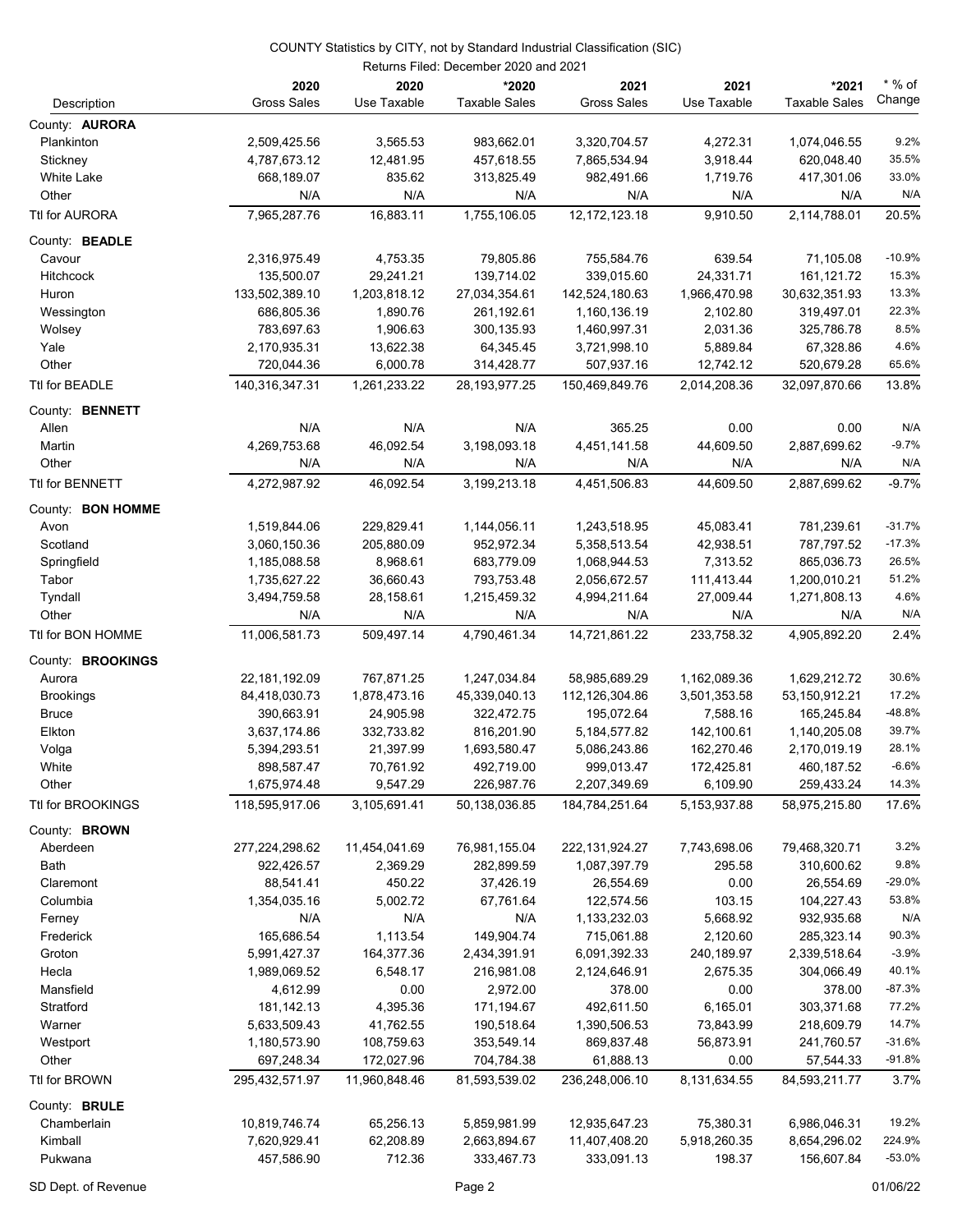|                                 | Returns Filed: December 2020 and 2021 |                        |                               |                            |                      |                               |                    |  |
|---------------------------------|---------------------------------------|------------------------|-------------------------------|----------------------------|----------------------|-------------------------------|--------------------|--|
| Description                     | 2020<br><b>Gross Sales</b>            | 2020<br>Use Taxable    | *2020<br><b>Taxable Sales</b> | 2021<br><b>Gross Sales</b> | 2021<br>Use Taxable  | *2021<br><b>Taxable Sales</b> | $*$ % of<br>Change |  |
| Other                           | 159,505.84                            | 19,051.51              | 178,557.35                    | 302,254.33                 | 10,582.06            | 312,836.39                    | 75.2%              |  |
| Ttl for BRULE                   | 19,057,768.89                         | 147,228.88             | 9,035,901.74                  | 24,978,400.88              | 6,004,421.09         | 16,109,786.56                 | 78.3%              |  |
| County: BUFFALO                 |                                       |                        |                               |                            |                      |                               |                    |  |
| Fort Thompson                   | 521,072.92                            | 163.75                 | 316,845.77                    | 745,128.15                 | 270.85               | 451,949.57                    | 42.6%              |  |
| Other                           | N/A                                   | N/A                    | N/A                           | N/A                        | N/A                  | N/A                           | N/A                |  |
| Ttl for BUFFALO                 | 530,285.91                            | 286.23                 | 326,181.24                    | 752,908.22                 | 270.85               | 459,729.64                    | 40.9%              |  |
| County: BUTTE                   |                                       |                        |                               |                            |                      |                               |                    |  |
| <b>Belle Fourche</b>            | 23,676,780.92                         | 297,780.33             | 11,803,735.13                 | 34,907,776.13              | 194,316.59           | 14,961,468.74                 | 26.8%              |  |
| Newell                          | 2,707,893.48                          | 23,727.83              | 1,941,859.49                  | 3,321,875.30               | 13,333.75            | 1,969,734.96                  | 1.4%               |  |
| Nisland                         | 56,707.27                             | 72.23                  | 49,012.22                     | 112,817.56                 | 64.96                | 102,956.32                    | 110.1%             |  |
| Vale                            | 507,075.20                            | 1,208.00               | 70,854.92                     | 681,560.49                 | 1,761.00             | 118,059.81                    | 66.6%              |  |
| Other                           | 423,538.12                            | 0.00                   | 145,460.71                    | N/A                        | N/A                  | N/A                           | N/A                |  |
| Ttl for BUTTE                   | 27,371,994.99                         | 322,788.39             | 14,010,922.47                 | 39,651,075.12              | 209,476.31           | 17,251,844.88                 | 23.1%              |  |
| County: <b>CAMPBELL</b>         |                                       |                        |                               |                            |                      |                               |                    |  |
| Herreid                         | 10,892,563.59                         | 43,180.24              | 797,475.34                    | 4,921,846.99               | 6,662.12             | 1,277,954.00                  | 60.2%              |  |
| Mound City                      | 682,814.12                            | 28,129.21              | 62,374.53                     | 2,648,460.84               | 57,647.39            | 83,968.15                     | 34.6%              |  |
| Pollock                         | 3,468,432.36                          | 31,788.80              | 186,054.74                    | 3,265,690.20               | 116,024.57           | 285,851.36                    | 53.6%              |  |
| Other                           | 73,432.75                             | 0.00                   | 7,655.22                      | 20,895.12                  | 0.00                 | 9,270.03                      | 21.1%              |  |
| <b>Ttl for CAMPBELL</b>         | 15, 117, 242.82                       | 103,098.25             | 1.053.559.83                  | 10.856.893.15              | 180,334.08           | 1,657,043.54                  | 57.3%              |  |
| County: CHARLES MIX             |                                       |                        |                               |                            |                      |                               |                    |  |
| Dante                           | 69,424.79                             | 51.23                  | 67,297.33                     | 113,731.45                 | 1,371.66             | 68,840.62                     | 2.3%               |  |
| Geddes                          | 2,285,893.02                          | 48.25                  | 320,460.67                    | 4,806,962.54               | 187.45               | 446,685.68                    | 39.4%              |  |
| Lake Andes                      | 2,578,293.55                          | 54,703.00              | 1,225,460.96                  | 3,210,894.96               | 28,606.01            | 1,297,809.22                  | 5.9%               |  |
| Pickstown                       | 257,704.91                            | 273.88                 | 188,439.70                    | 357,030.69                 | 179.36               | 263,796.50                    | 40.0%              |  |
| Platte                          | 8,398,765.77                          | 117,173.47             | 4,005,459.77                  | 11,010,303.41              | 639,570.68           | 5,475,528.99                  | 36.7%              |  |
| Wagner                          | 6,868,425.21                          | 51,230.48              | 3,760,322.83                  | 7,501,817.24               | 94,173.63            | 4,092,323.82                  | 8.8%<br>8.4%       |  |
| Other                           | 228,573.84                            | 2,028.20<br>225,508.51 | 208,941.25<br>9,776,382.51    | 281,838.38                 | 281.13<br>764,369.93 | 226,398.95                    |                    |  |
| Ttl for CHARLES MIX             | 20,687,081.09                         |                        |                               | 27,282,578.67              |                      | 11,871,383.78                 | 21.4%              |  |
| County: CLARK<br><b>Bradley</b> |                                       | 453.89                 | 140,099.81                    | 269,727.17                 | 677.29               | 143,597.95                    | 2.5%               |  |
| Carpenter                       | 200,601.53<br>192,207.11              | 330,485.18             | 522,136.04                    | 240,413.35                 | 23,253.30            | 232,511.06                    | $-55.5%$           |  |
| Clark                           | 9,036,509.94                          | 27,764.79              | 3,162,206.69                  | 9,170,069.18               | 46,093.79            | 3,261,096.41                  | 3.1%               |  |
| Garden City                     | 377,201.84                            | 0.00                   | 81,633.69                     | 468,285.17                 | 71,955.69            | 144,721.87                    | 77.3%              |  |
| Raymond                         | 0.00                                  | 17,284.00              | 17,284.00                     | 9,742.25                   | 59,481.78            | 69,224.03                     | 300.5%             |  |
| Vienna                          | 49,546.02                             | 0.00                   | 38,384.70                     | 189,595.69                 | 120.00               | 171,948.59                    | 348.0%             |  |
| <b>Willow Lake</b>              | 5,576,754.66                          | 36,251.87              | 338,782.79                    | 4,321,958.01               | 28,974.78            | 763,568.00                    | 125.4%             |  |
| Other                           | N/A                                   | N/A                    | N/A                           | 138,634.12                 | 10,589.49            | 24,123.12                     | N/A                |  |
| Ttl for CLARK                   | 15,474,774.04                         | 412,239.72             | 4,301,484.66                  | 14,808,424.94              | 241,146.12           | 4,810,791.03                  | 11.8%              |  |
| County: CLAY                    |                                       |                        |                               |                            |                      |                               |                    |  |
| Beresford                       | 18,580.05                             | 0.00                   | 11,066.05                     | 51,797.69                  | 0.00                 | 51,797.69                     | 368.1%             |  |
| <b>Burbank</b>                  | 93,535.26                             | 0.00                   | 75,001.76                     | 94,097.19                  | 204.78               | 81,012.97                     | 8.0%               |  |
| Irene                           | 906,471.59                            | 2,222.21               | 358,279.65                    | 1,435,014.28               | 8,442.77             | 351,531.98                    | $-1.9%$            |  |
| Vermillion                      | 31,265,208.40                         | 402,300.97             | 13,594,457.71                 | 38,001,192.12              | 573,075.05           | 16,538,463.77                 | 21.7%              |  |
| Wakonda                         | 768,269.51                            | 38,961.43              | 163,528.70                    | 1,779,061.56               | 53,594.70            | 265,523.64                    | 62.4%              |  |
| Other                           | 2,392,603.51                          | 0.00                   | 88,878.04                     | 15,544.35                  | 249.92               | 6,669.08                      | $-92.5%$           |  |
| Ttl for CLAY                    | 35,444,668.31                         | 443,484.61             | 14,291,211.91                 | 41,376,707.19              | 635,567.23           | 17,294,999.13                 | 21.0%              |  |
| County: CODINGTON               |                                       |                        |                               |                            |                      |                               |                    |  |
| Florence                        | 216,276.26                            | 944.96                 | 148,278.98                    | 512,182.28                 | 2,744.48             | 376,925.62                    | 154.2%             |  |
| Henry                           | 369,793.16                            | 391.53                 | 218,198.86                    | 549,323.74                 | 1,981.54             | 342,193.52                    | 56.8%              |  |
| Kranzburg                       | 152,782.74                            | 284.07                 | 83,628.90                     | 31,501.11                  | 659.33               | 21,838.69                     | $-73.9%$           |  |
| South Shore                     | 197,926.30                            | 5,975,544.79           | 6,023,384.40                  | 365,357.12                 | 5,847.90             | 60,351.57                     | $-99.0%$           |  |
| Wallace                         | 988,541.98                            | 242.76                 | 36,560.17                     | 2,110,037.97               | 4,136.86             | 132,213.26                    | 261.6%             |  |
| Watertown                       | 160,742,029.26                        | 1,972,775.84           | 64,460,770.95                 | 186,368,000.67             | 3,855,105.95         | 73, 181, 567. 79              | 13.5%              |  |
| Other                           | N/A                                   | N/A                    | N/A                           | 13,296.33                  | 291.11               | 13,587.44                     | N/A                |  |
| Ttl for CODINGTON               | 162,798,237.42                        | 7,950,316.45           | 70,981,545.23                 | 189,949,699.22             | 3,870,767.16         | 74,128,677.89                 | 4.4%               |  |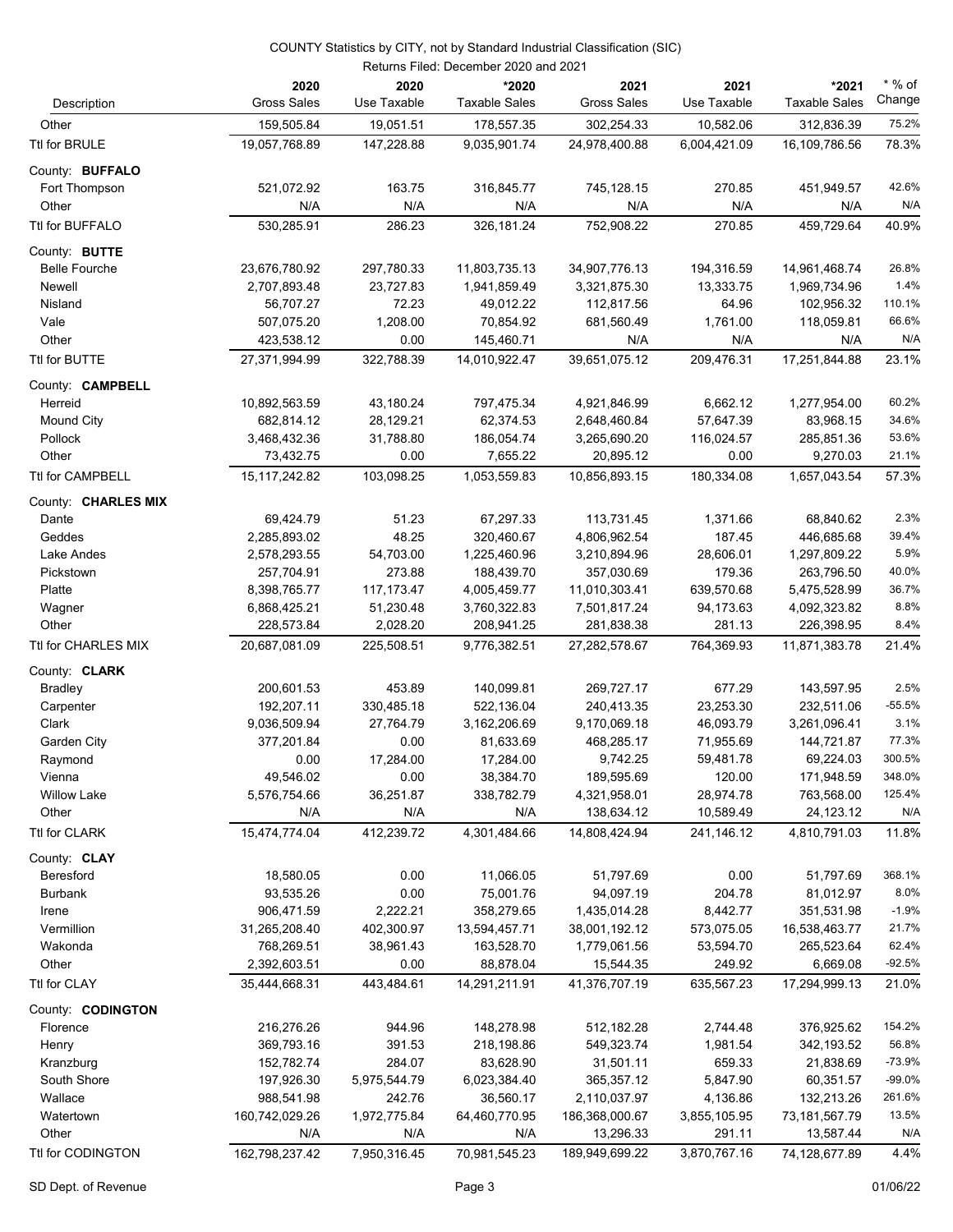|                     |                    | Returns Filed: December 2020 and 2021 |                      |                    |              |                      |          |
|---------------------|--------------------|---------------------------------------|----------------------|--------------------|--------------|----------------------|----------|
|                     | 2020               | 2020                                  | *2020                | 2021               | 2021         | *2021                | $*$ % of |
| Description         | <b>Gross Sales</b> | Use Taxable                           | <b>Taxable Sales</b> | <b>Gross Sales</b> | Use Taxable  | <b>Taxable Sales</b> | Change   |
| County: CORSON      |                    |                                       |                      |                    |              |                      |          |
| Mcintosh            | 297,653.57         | 548.61                                | 50,304.05            | 422,684.24         | 4,672.96     | 42,792.50            | $-14.9%$ |
| Mclaughlin          | 13,488,798.66      | 62,606.78                             | 497,787.86           | 4,394,344.76       | 13,147.68    | 785,848.98           | 57.9%    |
| Morristown          | 16,498.25          | 21.75                                 | 16,264.26            | 77,064.58          | 131.56       | 33,555.78            | 106.3%   |
| Other               | 320,102.58         | 4,696.08                              | 187,923.91           | 485,749.98         | 13,471.02    | 267,613.73           | 42.4%    |
| Ttl for CORSON      | 14,123,053.07      | 67.873.23                             | 752,280.08           | 5,379,843.56       | 31,423.22    | 1,129,810.99         | 50.2%    |
| County: CUSTER      |                    |                                       |                      |                    |              |                      |          |
| <b>Buffalo Gap</b>  | 250,931.42         | 0.00                                  | 39,089.15            | 250,112.28         | 130.00       | 41,480.17            | 6.1%     |
| Custer              | 11,894,033.83      | 105,234.95                            | 6,422,721.00         | 14,387,803.28      | 288,390.15   | 7,412,110.29         | 15.4%    |
| Fairburn            | 16,361.47          | 0.00                                  | 16,361.47            | 36,076.19          | 0.00         | 36,076.19            | 120.5%   |
| Hermosa             | 1,694,328.07       | 55,766.56                             | 997,661.19           | 1,909,161.61       | 5,792.70     | 1,007,011.03         | 0.9%     |
| Pringle             | 153,855.15         | 234.76                                | 66,375.53            | 150,373.93         | 228.05       | 113,245.22           | 70.6%    |
| Other               | 16,142.82          | 0.00                                  | 14,105.08            | 128,461.83         | 0.00         | 118,472.90           | 739.9%   |
| Ttl for CUSTER      | 14,025,652.76      | 161,236.27                            | 7,556,313.42         | 16,861,989.12      | 294,540.90   | 8,728,395.80         | 15.5%    |
| County: DAVISON     |                    |                                       |                      |                    |              |                      |          |
| Ethan               | 840,316.59         | 1,309.48                              | 473,610.89           | 950,180.74         | 1,593.40     | 657,298.40           | 38.8%    |
| Mitchell            | 118,607,412.15     | 1,490,655.59                          | 44,476,914.53        | 162,444,964.69     | 1,915,478.51 | 53,705,377.18        | 20.7%    |
| <b>Mount Vernon</b> | 367,239.75         | 6,267.43                              | 179,538.17           | 612,905.17         | 10,834.89    | 355,624.58           | 98.1%    |
| Other               | 253,217.60         | 179.62                                | 65,393.80            | 312,885.50         | 143.73       | 86,264.84            | 31.9%    |
| Ttl for DAVISON     | 120,068,186.08     | 1,498,412.12                          | 45, 195, 457. 39     | 164,320,936.10     | 1,928,050.53 | 54,804,565.00        | 21.3%    |
| County: DAY         |                    |                                       |                      |                    |              |                      |          |
| Andover             | 1,854,442.62       | 1,696.98                              | 27,010.32            | 43,175.82          | 121.57       | 30,205.93            | 11.8%    |
| <b>Bristol</b>      | 13,504,315.74      | 50,587.64                             | 313,343.77           | 723,472.99         | 1,497.88     | 300,598.30           | $-4.1%$  |
| Grenville           | 46,195.53          | 63.94                                 | 38,208.39            | 67,644.49          | 783.48       | 46,353.11            | 21.3%    |
| Pierpont            | 917,025.15         | 8,136.43                              | 53,973.73            | 725,639.81         | 4,088.47     | 46,605.24            | $-13.7%$ |
| Roslyn              | 348,913.55         | 933.84                                | 194,452.03           | 752,080.15         | 6,547.48     | 165,247.56           | $-15.0%$ |
| Waubay              | 1,018,398.13       | 4,865.98                              | 507,982.13           | 1,389,684.44       | 5,597.48     | 491,958.51           | $-3.2%$  |
| Webster             | 12,057,403.14      | 225,434.67                            | 5,666,385.58         | 11,732,126.37      | 145,146.92   | 5,797,765.55         | 2.3%     |
| Ttl for DAY         | 29,746,693.87      | 291,719.48                            | 6,801,355.95         | 15,433,824.08      | 163,783.29   | 6,878,734.20         | 1.1%     |
| County: DEUEL       |                    |                                       |                      |                    |              |                      |          |
| Astoria             | 88,825.29          | 905.27                                | 87,053.71            | 18,522.28          | 2,185.91     | 20,112.14            | -76.9%   |
| <b>Brandt</b>       | 151,305.16         | 325,576.16                            | 459,210.67           | 117,691.44         | 7,795.44     | 122,595.10           | $-73.3%$ |
| Clear Lake          | 9,227,293.83       | 234,055.83                            | 3,741,421.29         | 9,946,192.63       | 143,434.87   | 3,507,208.17         | $-6.3%$  |
| Gary                | 1,198,779.94       | 3,155.26                              | 700,969.84           | 2,106,122.20       | 3,737.36     | 946,679.75           | 35.1%    |
| Goodwin             | 80,369.83          | 1,237.03                              | 30,331.24            | 67,652.91          | 745.00       | 29,762.49            | $-1.9%$  |
| Toronto             | 1,227,462.15       | 8,264.43                              | 508,370.72           | 1,473,436.55       | 8,408.44     | 384,495.43           | $-24.4%$ |
| Other               | 4,092.87           | 0.00                                  | 4,092.87             | 13,386.76          | 0.00         | 13,386.76            | 227.1%   |
| Ttl for DEUEL       | 11,978,129.08      | 573,193.97                            | 5,531,450.34         | 13,743,004.76      | 166,307.01   | 5,024,239.84         | $-9.2%$  |
| County: DEWEY       |                    |                                       |                      |                    |              |                      |          |
| Eagle Butte         | 2,985,386.45       | 13,598.81                             | 1,736,428.75         | 8,971,506.71       | 48,361.70    | 4,644,221.17         | 167.5%   |
| Isabel              | 1,819,674.05       | 1,538.41                              | 671,796.10           | 3,651,922.60       | 2,633.34     | 1,183,374.52         | 76.2%    |
| <b>Timber Lake</b>  | 1,052,547.88       | 2,312.46                              | 689,367.62           | 1,281,083.53       | 4,092.24     | 850,979.74           | 23.4%    |
| Other               | N/A                | N/A                                   | N/A                  | 323,025.49         | 0.00         | 218,632.22           | N/A      |
| Ttl for DEWEY       | 5,928,446.98       | 17,449.68                             | 3,144,773.51         | 14,227,538.33      | 55,087.28    | 6,897,207.65         | 119.3%   |
| County: DOUGLAS     |                    |                                       |                      |                    |              |                      |          |
| Armour              | 3,191,904.64       | 64,097.16                             | 1,346,625.02         | 4,310,353.89       | 17,569.77    | 1,376,724.92         | 2.2%     |
| Corsica             | 4,376,360.15       | 125,236.95                            | 1,277,651.07         | 6,116,281.16       | 27,086.16    | 987,561.74           | $-22.7%$ |
| Delmont             | 796,951.20         | 33,785.19                             | 179,967.17           | 1,221,198.47       | 46,009.18    | 211,317.62           | 17.4%    |
| Other               | N/A                | N/A                                   | N/A                  | 0.00               | 0.00         | 0.00                 | N/A      |
| Ttl for DOUGLAS     | 8,422,115.56       | 223,119.30                            | 2,810,538.37         | 11,647,833.52      | 90,665.12    | 2,575,604.28         | $-8.4%$  |
| County: EDMUNDS     |                    |                                       |                      |                    |              |                      |          |
| Bowdle              | 5,350,937.85       | 12,313.77                             | 754,565.75           | 3,775,942.77       | 11,372.70    | 851,983.47           | 12.9%    |
| Hosmer              | 326,329.92         | 25,937.30                             | 284,260.98           | 799,631.93         | 798.65       | 335,486.06           | 18.0%    |
| Ipswich/Mina        | 26,369,242.82      | 649,913.93                            | 3,853,670.20         | 38,926,906.68      | 117,354.00   | 4,371,032.20         | 13.4%    |
| Roscoe              | 3,407,357.48       | 2,237.48                              | 750,455.33           | 4,374,226.93       | 4,613.74     | 1,396,686.26         | 86.1%    |
| Other               | 111,593.17         | 13,597.33                             | 77,625.30            | 123,580.21         | 12,205.60    | 117,867.29           | 51.8%    |
| SD Dept. of Revenue |                    |                                       | Page 4               |                    |              |                      | 01/06/22 |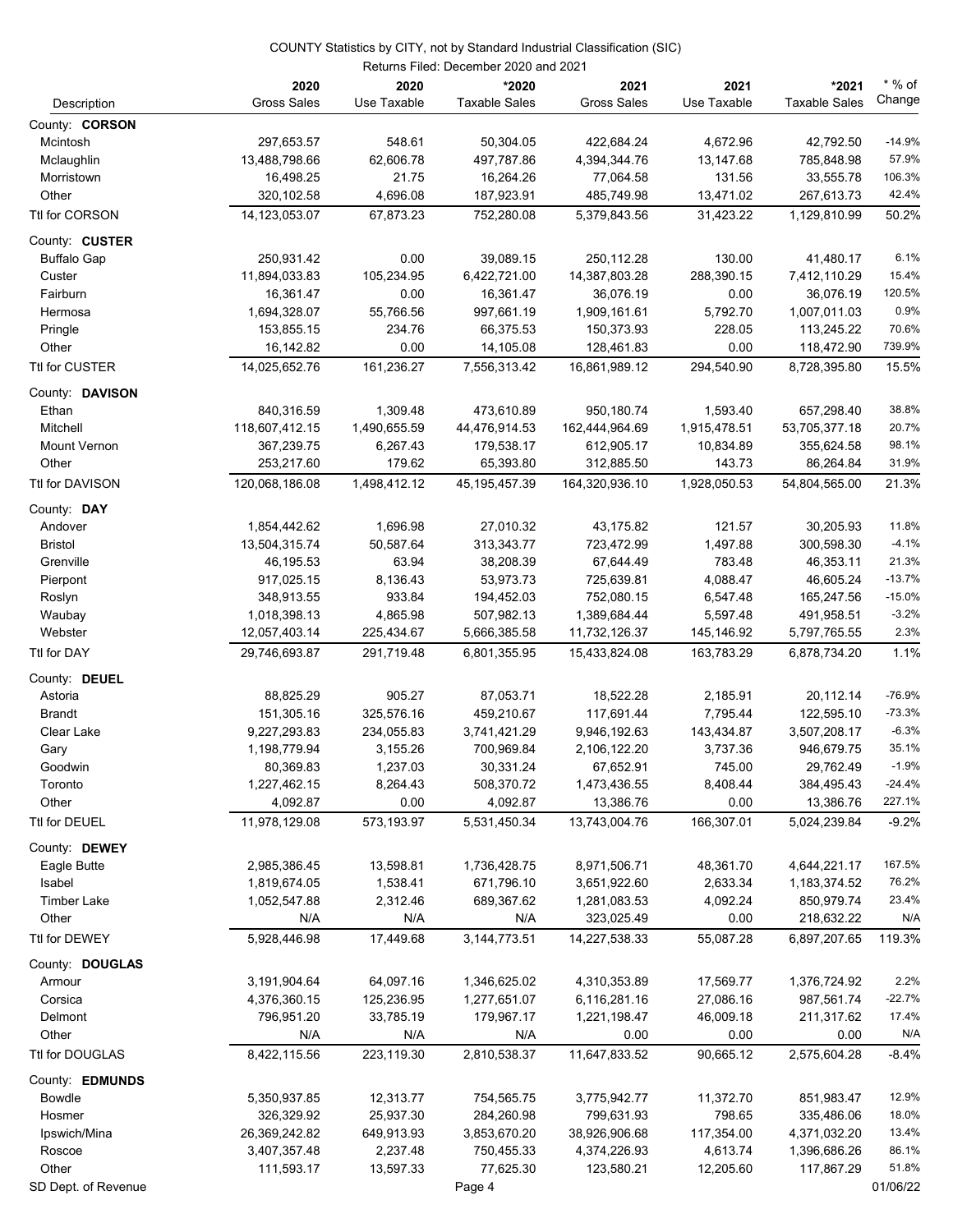| Description           | 2020<br><b>Gross Sales</b> | 2020<br>Use Taxable | *2020<br><b>Taxable Sales</b> | 2021<br><b>Gross Sales</b> | 2021<br>Use Taxable | *2021<br><b>Taxable Sales</b> | $*$ % of<br>Change |
|-----------------------|----------------------------|---------------------|-------------------------------|----------------------------|---------------------|-------------------------------|--------------------|
| Ttl for EDMUNDS       | 35,565,461.24              | 703,999.81          | 5,720,577.56                  | 48,000,288.52              | 146,344.70          | 7,073,055.28                  | 23.6%              |
| County: FALL RIVER    |                            |                     |                               |                            |                     |                               |                    |
| Edgemont              | 1,719,938.29               | 5,577.27            | 832,175.46                    | 1,420,285.25               | 4,506.05            | 918,249.88                    | 10.3%              |
| <b>Hot Springs</b>    | 7,560,081.68               | 178,886.39          | 4,815,335.22                  | 9,871,393.79               | 119,908.11          | 5,748,037.87                  | 19.4%              |
| Oelrichs              | 127,944.39                 |                     | 186,955.81                    | 253,807.78                 | 352.00              | 197,865.98                    | 5.8%               |
|                       |                            | 71,124.79           |                               |                            |                     |                               | $-77.2%$           |
| Oral                  | 31,743.92                  | 48,110.00           | 72,797.79                     | 21,549.67                  | 2,880.00            | 16,572.94                     | 261.7%             |
| Other                 | 12,427.04                  | 0.00                | 8,647.04                      | 31,274.25                  | 0.00                | 31,274.25                     |                    |
| Ttl for FALL RIVER    | 9,452,135.32               | 303,698.46          | 5,915,911.32                  | 11,598,310.74              | 127,646.16          | 6,912,000.92                  | 16.8%              |
| County: FAULK         |                            |                     |                               |                            |                     |                               |                    |
| Chelsea               | 319,402.67                 | 3,658.47            | 129,754.61                    | 1,291,447.13               | 5,166.73            | 151,600.90                    | 16.8%              |
| Cresbard              | 44,030.85                  | 17.18               | 41,095.53                     | 71,532.82                  | 17.40               | 66,661.36                     | 62.2%              |
| Faulkton              | 3,934,302.62               | 100,673.58          | 1,442,454.50                  | 3,174,936.35               | 107,082.07          | 1,918,430.45                  | 33.0%              |
| Onaka                 | 34,622.00                  | 0.00                | 22,040.00                     | N/A                        | N/A                 | N/A                           | N/A                |
| Orient                | 296,742.11                 | 1,606.89            | 85,247.00                     | 440,894.73                 | 933.70              | 86,459.62                     | 1.4%               |
| Rockham               | 19,681.00                  | 0.00                | 19,681.00                     | 19,762.36                  | 0.00                | 19,762.36                     | 0.4%               |
| Seneca                | 191,525.86                 | 763.00              | 173,711.78                    | 223,898.05                 | 643.75              | 202,669.65                    | 16.7%              |
| Other                 | N/A                        | N/A                 | N/A                           | N/A                        | N/A                 | N/A                           | N/A                |
| Ttl for FAULK         | 4,840,307.11               | 106,719.12          | 1,913,984.42                  | 5,222,471.44               | 113,843.65          | 2,445,584.34                  | 27.8%              |
| County: <b>GRANT</b>  |                            |                     |                               |                            |                     |                               |                    |
| <b>Big Stone City</b> | 1,211,561.00               | 163,283.03          | 980,678.17                    | 1,475,321.44               | 290,637.35          | 1,236,145.87                  | 26.1%              |
| Labolt                | 10,403.90                  | 72.46               | 6,583.49                      | 42,994.08                  | 131.82              | 7,395.46                      | 12.3%              |
| Marvin                | 21,548.65                  | 0.00                | 21,548.65                     | 41,940.96                  | 0.00                | 41,940.96                     | 94.6%              |
| Milbank               | 66,389,564.04              | 694,758.99          | 9,298,838.32                  | 66,428,344.68              | 925,427.57          | 11,257,022.09                 | 21.1%              |
| Revillo               | 1,146,539.20               | 14,074.96           | 39,606.08                     | 2,187,915.90               | 481.69              | 30,059.75                     | $-24.1%$           |
| Stockholm             | N/A                        | N/A                 | N/A                           | 25,763.18                  | 0.00                | 21,103.18                     | N/A                |
| Strandburg            | 17,614.10                  | 0.00                | 17,614.10                     | 16,947.00                  | 0.00                | 16,947.00                     | $-3.8%$            |
| <b>Twin Brooks</b>    | 809,401.43                 | 14,115.88           | 106,344.94                    | 10,880,099.73              | 62,409.57           | 94,696.20                     | $-11.0%$           |
| Other                 | 61,630.42                  | 3,001.56            | 55,893.92                     | 29,019.35                  | 0.00                | 28,265.45                     | $-49.4%$           |
| Ttl for GRANT         | 69,668,262.74              | 889,306.88          | 10,527,107.67                 | 81,128,346.32              | 1,279,088.01        | 12,733,575.96                 | 21.0%              |
| County: GREGORY       |                            |                     |                               |                            |                     |                               |                    |
| <b>Bonesteel</b>      | 738,634.45                 | 225.00              | 564,612.66                    | 853,146.12                 | 6,893.45            | 631,835.01                    | 11.9%              |
| <b>Burke</b>          | 1,991,893.32               | 9,171.91            | 961,552.77                    | 2,562,281.54               | 6,484.25            | 1,094,432.81                  | 13.8%              |
| Dallas                | 554,964.61                 | 4,939.38            | 556,275.34                    | 687,220.36                 | 1,549.10            | 671,816.74                    | 20.8%              |
| Fairfax               | 779,938.90                 | 3,435.72            | 518,439.20                    | 866,830.98                 | 1,214.88            | 519,004.95                    | 0.1%               |
| Gregory               | 10,954,161.39              | 66,139.04           | 3,769,599.68                  | 9,202,926.97               | 20,937.22           | 4,466,439.85                  | 18.5%              |
| Herrick               | 67,052.03                  | 47.00               | 48,475.20                     | 108,531.25                 | 42.00               | 89,378.23                     | 84.4%              |
| Other                 | N/A                        | N/A                 | N/A                           | N/A                        | N/A                 | N/A                           | N/A                |
| Ttl for GREGORY       | 15,128,448.69              | 83,958.06           | 6,460,758.84                  | 14,353,921.33              | 37,122.02           | 7,543,469.00                  | 16.8%              |
| County: HAAKON        |                            |                     |                               |                            |                     |                               |                    |
| Midland               | 1,007,517.79               | 1,450.14            | 332,997.87                    | 1,591,726.03               | 8,326.30            | 262,123.59                    | $-21.3%$           |
| Milesville            | 242,363.31                 | 1,565.60            | 145,611.60                    | 102,820.99                 | 1,868.73            | 78,859.19                     | $-45.8%$           |
| Philip                | 6,912,176.89               | 98,003.48           | 3,256,326.58                  | 10,931,477.17              | 73,021.25           | 3,750,873.87                  | 15.2%              |
| Other                 | N/A                        | N/A                 | N/A                           | N/A                        | N/A                 | N/A                           | N/A                |
| Ttl for HAAKON        | 8,176,202.33               | 101,019.21          | 3,742,694.33                  | 12,627,347.19              | 83,216.28           | 4,093,179.65                  | 9.4%               |
| County: HAMLIN        |                            |                     |                               |                            |                     |                               |                    |
| <b>Bryant</b>         | 3,030,772.98               | 47,920.93           | 929,920.68                    | 4,787,260.24               | 55,638.88           | 1,114,697.97                  | 19.9%              |
| Castlewood            | 2,336,862.46               | 27,473.63           | 845,848.79                    | 3,766,319.96               | 23,445.01           | 648,205.10                    | $-23.4%$           |
| Estelline             | 1,988,789.21               | 19,036.36           | 741,529.16                    | 1,791,966.69               | 4,158.24            | 706,246.90                    | $-4.8%$            |
| Hayti                 | 2,548,093.14               | 38,860.85           | 582,063.47                    | 4,386,203.77               | 3,606.05            | 706,296.70                    | 21.3%              |
| Hazel                 | 565,007.12                 | 5,613.81            | 312,615.16                    | 329,090.12                 | 26,016.81           | 152,396.57                    | $-51.3%$           |
| Lake Norden           | 7,385,196.06               | 701,120.03          | 2,379,044.61                  | 9,604,558.83               | 1,046,311.80        | 2,957,636.55                  | 24.3%              |
| Other                 | 259,035.79                 | 175.00              | 113,563.33                    | 388,199.31                 | 150.00              | 224,120.23                    | 97.4%              |
| Ttl for HAMLIN        | 18,113,756.76              | 840,200.60          | 5,904,585.20                  | 25,053,598.93              | 1,159,326.79        | 6,509,600.02                  | 10.2%              |
| County: HAND          |                            |                     |                               |                            |                     |                               |                    |
| Miller                | 13,667,195.29              | 83,833.50           | 3,262,975.38                  | 14,727,770.45              | 156,172.11          | 4,011,435.11                  | 22.9%              |
|                       |                            |                     |                               |                            |                     |                               |                    |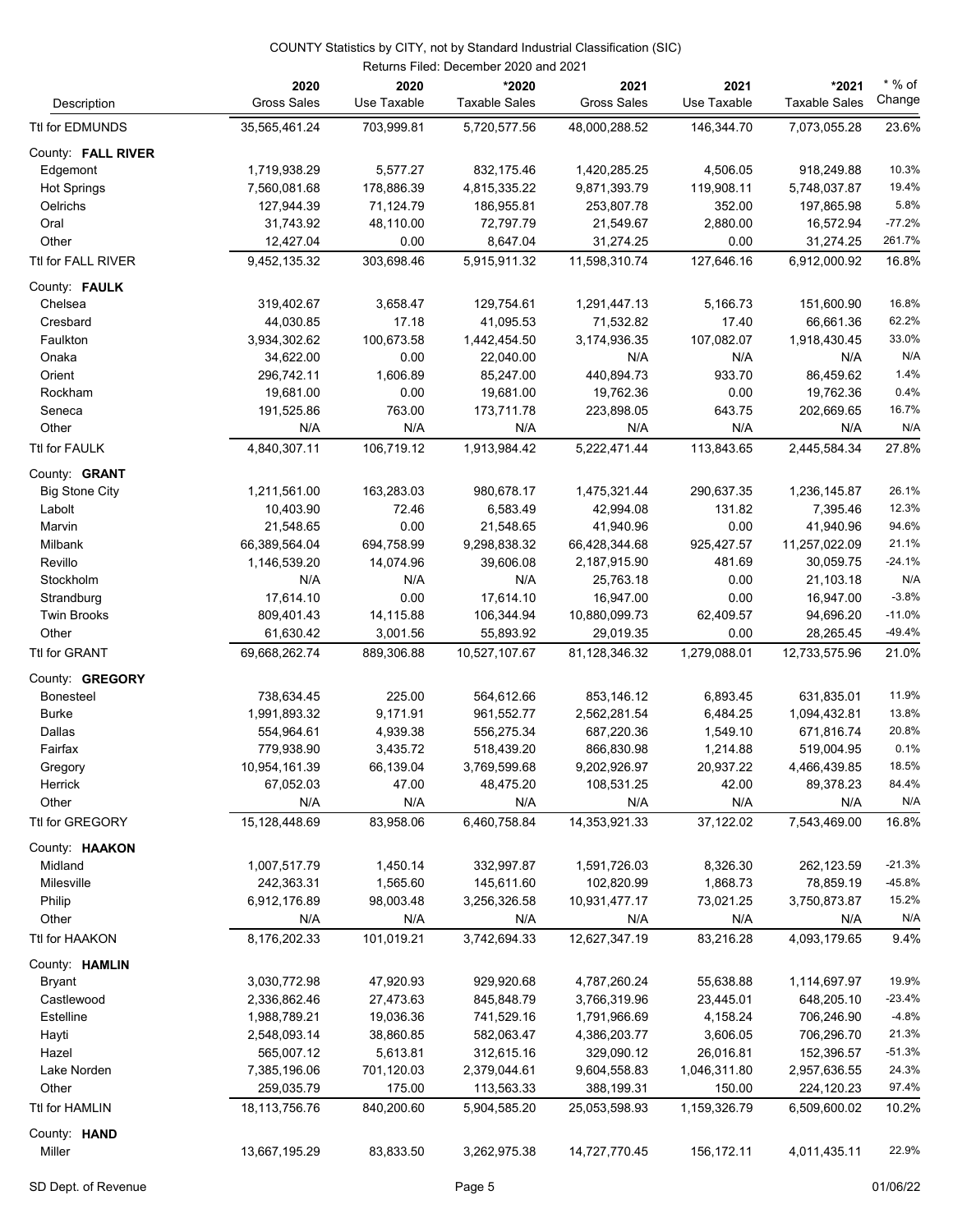|                                | Returns Filed: December 2020 and 2021 |                     |                               |                              |                     |                               |                    |  |
|--------------------------------|---------------------------------------|---------------------|-------------------------------|------------------------------|---------------------|-------------------------------|--------------------|--|
| Description                    | 2020<br><b>Gross Sales</b>            | 2020<br>Use Taxable | *2020<br><b>Taxable Sales</b> | 2021<br><b>Gross Sales</b>   | 2021<br>Use Taxable | *2021<br><b>Taxable Sales</b> | $*$ % of<br>Change |  |
| Ree Heights                    | 229,538.63                            | 697.02              | 159,758.61                    | 152,600.51                   | 0.00                | 152,600.51                    | $-4.5%$            |  |
| Saint Lawrence                 | 2,350,576.31                          | 8,829.90            | 213,418.87                    | 1,091,472.81                 | 4,306.03            | 573,339.89                    | 168.6%             |  |
| Other                          | 181,485.30                            | 200.00              | 158,942.30                    | 423,194.01                   | 400.00              | 373,048.75                    | 134.7%             |  |
| Ttl for HAND                   | 16,428,795.54                         | 93,560.42           | 3,795,095.16                  | 16,395,037.78                | 160,878.14          | 5,110,424.26                  | 34.7%              |  |
| County: HANSON                 |                                       |                     |                               |                              |                     |                               |                    |  |
| Alexandria                     | 1,756,362.45                          | 56,861.00           | 468,168.34                    | 2,447,681.66                 | 48,946.55           | 833,748.35                    | 78.1%              |  |
| Emery                          | 641,475.48                            | 1,283.47            | 415,485.00                    | 903,084.23                   | 1,154.04            | 607,443.92                    | 46.2%              |  |
| Fulton                         | 36,755.76                             | 0.00                | 27,323.76                     | 62,973.07                    | 0.00                | 48,723.37                     | 78.3%              |  |
| Other                          | 580,674.02                            | 0.00                | 76,789.18                     | 354,840.90                   | 0.00                | 66,586.27                     | $-13.3%$           |  |
| Ttl for HANSON                 | 3,015,267.71                          | 58,144.47           | 987,766.28                    | 3,768,579.86                 | 50,100.60           | 1,556,501.91                  | 57.6%              |  |
| County: HARDING                |                                       |                     |                               |                              |                     |                               |                    |  |
| <b>Buffalo</b>                 | 1,666,850.44                          | 2,118.96            | 844,117.47                    | 2,029,820.31                 | 3,367.07            | 1,036,821.06                  | 22.8%              |  |
| Camp Crook                     | 76,606.89                             | 1,759.09            | 76,366.98                     | 58,821.25                    | 57.28               | 58,478.38                     | $-23.4%$           |  |
| Ludlow                         | 123,344.91                            | 0.00                | 47,683.91                     | 39,035.84                    | 0.00                | 30,265.28                     | $-36.5%$           |  |
| Other                          | 122,462.08                            | 1,000.00            | 38,594.81                     | 146,257.21                   | 800.00              | 71,714.11                     | 85.8%              |  |
| Ttl for HARDING                | 1,989,264.32                          | 4.878.05            | 1,006,763.17                  | 2,273,934.61                 | 4,224.35            | 1,197,278.83                  | 18.9%              |  |
| County: HUGHES                 |                                       |                     |                               |                              |                     |                               |                    |  |
| <b>Blunt</b>                   | 1,512,747.58                          | 26,368.05           | 1,221,252.07                  | 1,694,997.45                 | 11,825.97           | 1,204,434.59                  | $-1.4%$            |  |
| Harrold                        | 1,198,333.78                          | 11,799.60           | 239,852.69                    | 1,714,237.18                 | 324.50              | 318,454.08                    | 32.8%              |  |
| Pierre                         | 50,430,016.85                         | 437,849.67          | 30,592,622.09                 | 58,105,836.01                | 630,288.31          | 34,621,856.93                 | 13.2%              |  |
| Other                          | 148,350.11                            | 0.00                | 142,418.03                    | 573,152.37                   | 120.00              | 105,276.56                    | $-26.1%$           |  |
| Ttl for HUGHES                 | 53,289,448.33                         | 476,017.31          | 32,196,144.88                 | 62,088,223.00                | 642,558.79          | 36,250,022.16                 | 12.6%              |  |
| County: HUTCHINSON             |                                       |                     |                               |                              |                     |                               |                    |  |
| Dimock                         | 1,701,943.94                          | 6,130.79            | 418,586.81                    | 2,166,238.56                 | 2,985.24            | 474,628.31                    | 13.4%              |  |
| Freeman                        | 7,504,769.56                          | 81,780.96           | 2,809,922.70                  | 13,541,095.62                | 98,403.24           | 3,116,062.33                  | 10.9%              |  |
| Menno                          | 1,777,331.03                          | 4,609.93<br>262.38  | 781,326.27                    | 10,010,190.03                | 14,415.49<br>267.53 | 1,033,422.29                  | 32.3%<br>209.3%    |  |
| Olivet<br>Parkston             | 524,364.64<br>6,390,155.71            | 78,926.07           | 118,870.54<br>2,648,982.81    | 6,710,395.99<br>9,714,685.74 | 54,843.51           | 367,695.37<br>3,198,312.02    | 20.7%              |  |
| Tripp                          | 427,647.15                            | 1,262.60            | 284,088.86                    | 1,320,575.75                 | 729.36              | 337,569.90                    | 18.8%              |  |
| Other                          | 1,216,883.44                          | 151,465.81          | 406,852.48                    | 1,686,336.18                 | 43,286.44           | 393,622.96                    | $-3.3%$            |  |
| Ttl for HUTCHINSON             | 19.543.095.46                         | 324,438.55          | 7,468,630.47                  | 45,149,517.87                | 214,930.81          | 8,921,313.18                  | 19.5%              |  |
| County: HYDE                   |                                       |                     |                               |                              |                     |                               |                    |  |
| Highmore                       | 18,241,466.89                         | 399,548.67          | 2,434,339.30                  | 4,841,303.38                 | 84,369.13           | 2,088,857.63                  | $-14.2%$           |  |
| Other                          | N/A                                   | N/A                 | N/A                           | 270,343.45                   | 318,650.94          | 441,797.41                    | N/A                |  |
| Ttl for HYDE                   | 18,417,618.70                         | 399,848.67          | 2,532,739.40                  | 5,111,646.83                 | 403,020.07          | 2,530,655.04                  | $-0.1%$            |  |
| County: JACKSON                |                                       |                     |                               |                              |                     |                               |                    |  |
| <b>Belvidere</b>               | 104,052.23                            | 312.32              | 15, 157.21                    | 147,380.16                   | 733.05              | 25,584.76                     | 68.8%              |  |
| Interior                       | 122,046.56                            | 438.52              | 99,041.88                     | 360,186.95                   | 352.97              | 189,476.98                    | 91.3%              |  |
| Kadoka                         | 2,602,687.18                          | 4,290.33            | 989,524.90                    | 4,867,142.20                 | 28,412.53           | 1,161,158.71                  | 17.3%              |  |
| Other                          | 503,091.87                            | 1,072.02            | 234,938.03                    | 962,638.40                   | 120.00              | 620,354.75                    | 164.1%             |  |
| Ttl for JACKSON                | 3,331,877.84                          | 6,113.18            | 1,338,662.02                  | 6,337,347.71                 | 29,618.55           | 1,996,575.20                  | 49.1%              |  |
| County: JERAULD                |                                       |                     |                               |                              |                     |                               |                    |  |
| Alpena                         | 5,809,889.69                          | 472,547.91          | 995,656.66                    | 4,931,785.85                 | 1,307,797.14        | 1,907,618.33                  | 91.6%              |  |
| <b>Wessington Springs</b>      | 4,311,898.02                          | 11,625.63           | 1,363,138.08                  | 4,600,479.96                 | 20,700.12           | 2,306,853.78                  | 69.2%              |  |
| Other                          | 49,812.89                             | 0.00                | 47,694.89                     | 98,069.65                    | 8,600.48            | 91,518.73                     | 91.9%              |  |
| Ttl for JERAULD                | 10,171,600.60                         | 484, 173.54         | 2,406,489.63                  | 9,630,335.46                 | 1,337,097.74        | 4,305,990.84                  | 78.9%              |  |
| County: JONES                  |                                       |                     |                               |                              |                     |                               |                    |  |
| Draper                         | 260,679.01                            | 0.00                | 247,368.08                    | 167,634.60                   | 113.97              | 156,694.27                    | $-36.7%$           |  |
| Murdo                          | 4,890,832.71                          | 34,372.87           | 2,476,101.39                  | 7,314,833.59                 | 16,438.44           | 2,569,724.62                  | 3.8%               |  |
| Other                          | N/A                                   | N/A                 | N/A                           | N/A                          | N/A                 | N/A                           | N/A                |  |
| Ttl for JONES                  | 5, 153, 791. 31                       | 34,372.87           | 2,724,229.06                  | 7,486,127.60                 | 16,552.41           | 2,727,798.89                  | 0.1%               |  |
| County: KINGSBURY<br>Arlington | 2,635,316.55                          | 22,286.99           | 910,889.72                    | 3,830,144.39                 | 19,363.06           | 992,358.74                    | 8.9%               |  |
| <b>Badger</b>                  | 285,786.57                            | 35.00               | 99,085.62                     | 407,520.98                   | 56.00               | 138,658.04                    | 39.9%              |  |
|                                |                                       |                     |                               |                              |                     |                               |                    |  |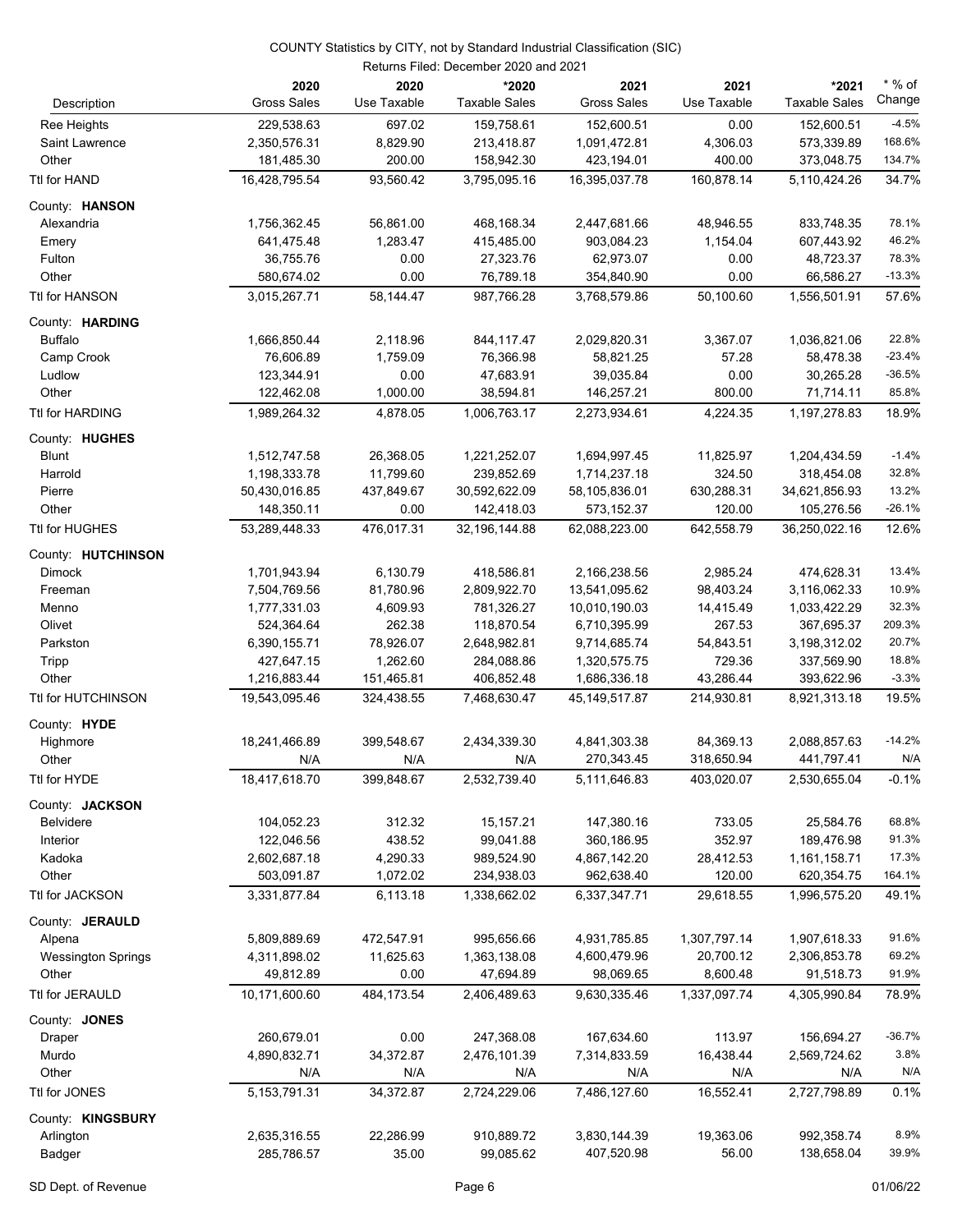| Description             | 2020<br><b>Gross Sales</b> | 2020<br>Use Taxable | *2020<br><b>Taxable Sales</b> | 2021<br><b>Gross Sales</b> | 2021<br>Use Taxable  | *2021<br><b>Taxable Sales</b> | $*$ % of<br>Change |
|-------------------------|----------------------------|---------------------|-------------------------------|----------------------------|----------------------|-------------------------------|--------------------|
|                         |                            |                     |                               |                            |                      |                               | 10.0%              |
| Desmet                  | 11,559,269.62<br>11,580.50 | 119,915.68<br>53.00 | 2,411,568.51<br>9,257.79      | 10,904,955.54<br>37,648.29 | 258,064.65<br>239.04 | 2,651,850.02                  | 24.1%              |
| Erwin<br>Iroquois       | 21,519,216.93              | 118,778.07          | 1,070,840.50                  | 2,971,453.58               | 163,331.08           | 11,492.99<br>898,597.24       | $-16.1%$           |
| Lake Preston            | 1,253,491.37               | 13,567.01           | 485,033.92                    | 1,517,545.39               | 144,982.41           | 517,366.48                    | 6.7%               |
| Oldham                  | 53,604.15                  | 62.07               | 38,945.03                     | 84,984.57                  | 310.07               | 63,874.87                     | 64.0%              |
| Ttl for KINGSBURY       | 37,318,265.70              | 274,697.83          | 5,025,621.09                  | 19,754,252.75              | 586,346.31           | 5,274,198.38                  | 4.9%               |
|                         |                            |                     |                               |                            |                      |                               |                    |
| County: LAKE            | 474,683.48                 | 336.47              | 332,635.28                    | 508,732.83                 | 32,419.00            | 361,405.69                    | 8.6%               |
| Chester<br>Madison      | 55,579,720.80              | 1,787,434.63        | 14,893,361.44                 | 69,126,393.05              | 2,522,746.44         | 17,090,499.51                 | 14.8%              |
| Ramona                  | 2,294,023.92               | 45,687.32           | 103,463.56                    | 3,139,040.63               | 27,117.56            | 153,167.63                    | 48.0%              |
| Rutland                 | 124,732.50                 | 155.38              | 124,887.88                    | N/A                        | N/A                  | N/A                           | N/A                |
| Wentworth               | 14,974,310.56              | 303,594.64          | 657,330.27                    | 26,618,543.83              | 637,569.85           | 981,747.26                    | 49.4%              |
| Winfred                 | 585,363.41                 | 7,378.54            | 77,034.25                     | 791,508.30                 | 820.45               | 91,937.36                     | 19.3%              |
| Other                   | N/A                        | N/A                 | N/A                           | 70,869.17                  | 166.13               | 62,683.96                     | N/A                |
| Ttl for LAKE            | 74,068,130.68              | 2,144,586.97        | 16,213,258.65                 | 100,255,087.82             | 3,220,839.43         | 18,741,441.41                 | 15.6%              |
| County: LAWRENCE        |                            |                     |                               |                            |                      |                               |                    |
| Deadwood                | 17,444,768.33              | 326,942.77          | 5,887,010.55                  | 24,062,715.63              | 461,598.30           | 8,522,374.24                  | 44.8%              |
| Lead/Central City       | 5,027,980.70               | 265,181.85          | 3,839,517.08                  | 3,667,650.98               | 1,994,899.28         | 3,644,458.27                  | $-5.1%$            |
| Nemo                    | 81,791.75                  | 247.96              | 40,376.03                     | 109,556.24                 | 0.00                 | 90,678.11                     | 124.6%             |
| Saint Onge              | 207,596.03                 | 0.00                | 167,301.10                    | 329,464.64                 | 0.00                 | 254,976.88                    | 52.4%              |
| Spearfish               | 71,233,486.68              | 460,166.89          | 31,545,969.63                 | 81,020,331.60              | -316,356.54          | 36,532,965.56                 | 15.8%              |
| Whitewood               | 8,243,222.06               | 11,007.82           | 2,317,915.09                  | 3,895,837.67               | 9,409.43             | 1,204,056.39                  | $-48.1%$           |
| Other                   | 481,023.25                 | 0.00                | 452,972.63                    | 392,220.80                 | 0.00                 | 360,404.28                    | $-20.4%$           |
| <b>Ttl for LAWRENCE</b> | 102,719,868.79             | 1,063,547.29        | 44,251,062.11                 | 113,477,777.56             | 2,149,550.47         | 50,609,913.73                 | 14.4%              |
| County: LINCOLN         |                            |                     |                               |                            |                      |                               |                    |
| Beresford               | 1,869,657.39               | 30,379.81           | 473,259.06                    | 6,020,982.56               | 59,963.39            | 1,756,178.68                  | 271.1%             |
| Canton                  | 11,247,291.07              | 121,128.12          | 3,495,993.39                  | 12,669,804.67              | 606,992.94           | 4,548,876.88                  | 30.1%              |
| Fairview                | 676.97                     | 7.72                | 618.62                        | 970.65                     | 10.77                | 874.00                        | 41.3%              |
| Harrisburg              | 28,303,478.02              | 311,358.96          | 7,494,071.03                  | 32,233,745.78              | 416,123.84           | 10, 167, 154.06               | 35.7%              |
| Hudson                  | 12,523,166.37              | 159,095.55          | 651,628.84                    | 28,670,633.67              | 196,173.60           | 789,040.42                    | 21.1%              |
| Lennox                  | 8,007,384.67               | 37,328.92           | 2,541,921.15                  | 10,462,137.02              | 57,147.15            | 2,775,566.51                  | 9.2%               |
| Sioux Falls             | 38,758,361.11              | 356,242.56          | 12,297,018.75                 | 44, 145, 070. 43           | 463,321.71           | 12,763,573.09                 | 3.8%               |
| Tea                     | 19,267,158.57              | 265,063.74          | 8,169,363.86                  | 27,333,732.55              | 221,438.83           | 11,965,587.36                 | 46.5%              |
| Worthing                | 5,437,268.14               | 20,571.41           | 1,203,773.88                  | 4,742,861.78               | 23,556.38            | 1,445,850.21                  | 20.1%              |
| Other                   | 1,717,098.52               | 2,333.66            | 1,398,191.72                  | 2,311,027.85               | 268.75               | 1,894,205.99                  | 35.5%              |
| Ttl for LINCOLN         | 127,131,540.84             | 1,303,510.46        | 37,725,840.30                 | 168,590,966.96             | 2,044,997.37         | 48,106,907.20                 | 27.5%              |
| County: LYMAN           |                            |                     |                               |                            |                      |                               |                    |
| Kennebec                | 13,269,361.30              | 107,838.09          | 686,572.35                    | 5,228,681.72               | 61,422.53            | 588,428.61                    | $-14.3%$           |
| Oacoma                  | 3,333,979.43               | 5,371.18            | 1,373,809.52                  | 3,525,475.33               | 9,260.44             | 1,681,530.16                  | 22.4%              |
| Presho                  | 1,203,543.65               | 25,043.48           | 725,794.21                    | 1,763,327.40               | 1,847.77             | 823,153.43                    | 13.4%              |
| Reliance                | 568,517.26                 | 677.42              | 157,209.43                    | 663,143.13                 | 595.50               | 189,557.16                    | 20.6%              |
| Vivian                  | 1,793,621.79               | 438.00              | 335,683.24                    | 3,369,098.14               | 202.82               | 578,340.35                    | 72.3%              |
| Other                   | N/A                        | N/A                 | N/A                           | N/A                        | N/A                  | N/A                           | N/A                |
| Ttl for LYMAN           | 20,169,023.43              | 139,368.17          | 3,279,068.75                  | 14,549,725.72              | 73,329.06            | 3,861,009.71                  | 17.7%              |
| County: MARSHALL        |                            |                     |                               |                            |                      |                               |                    |
| <b>Britton</b>          | 9,837,573.34               | 315, 187.56         | 4,165,069.09                  | 15,219,884.71              | 270,970.00           | 6,353,321.09                  | 52.5%              |
| Eden                    | 169,159.64                 | 500.20              | 114,523.10                    | 728,005.69                 | 614.36               | 165,575.32                    | 44.6%              |
| Lake City               | 41,530.46                  | 17.41               | 24,262.97                     | 46,434.59                  | 131.69               | 43,771.75                     | 80.4%              |
| Langford                | 7,614,151.92               | 26,813.01           | 418,658.63                    | 15, 157, 620. 95           | 1,532.02             | 481,547.48                    | 15.0%              |
| Veblen                  | 800,546.68                 | 88,215.59           | 291,613.34                    | 998,718.45                 | 175,029.23           | 419,879.83                    | 44.0%              |
| Other                   | 344,538.09                 | 0.00                | 32,110.16                     | 66,550.71                  | 0.00                 | 66,550.71                     | 107.3%             |
| Ttl for MARSHALL        | 18,807,500.13              | 430,733.77          | 5,046,237.29                  | 32,217,215.09              | 448,277.31           | 7,530,646.18                  | 49.2%              |
| County: MCCOOK          |                            |                     |                               |                            |                      |                               |                    |
| <b>Bridgewater</b>      | 747,571.22                 | 520.70              | 303,327.16                    | 4,092,199.88               | 2,053.63             | 289,784.31                    | $-4.5%$            |
| Canistota               | 1,403,774.07               | 17,376.21           | 846,507.05                    | 1,369,239.09               | 15,579.43            | 633,815.57                    | $-25.1%$           |
| Montrose                | 1,936,228.69               | 3,623.67            | 620,376.34                    | 2,325,252.73               | 12,853.35            | 614,576.87                    | $-0.9%$            |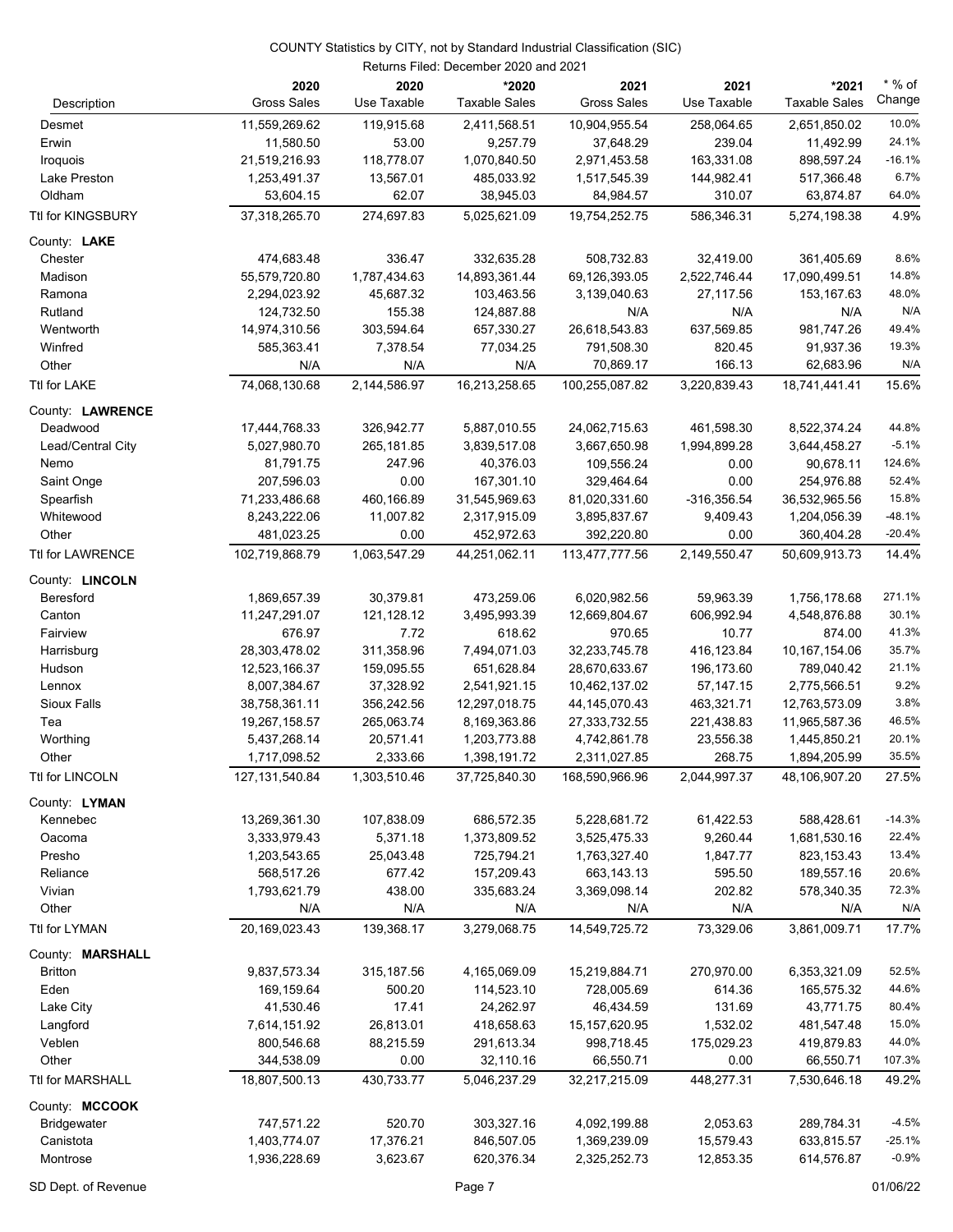| Description           | 2020<br><b>Gross Sales</b> | 2020<br>Use Taxable | *2020<br><b>Taxable Sales</b> | 2021<br><b>Gross Sales</b> | 2021<br>Use Taxable | *2021<br><b>Taxable Sales</b> | $*$ % of<br>Change |
|-----------------------|----------------------------|---------------------|-------------------------------|----------------------------|---------------------|-------------------------------|--------------------|
| Salem                 | 7,159,791.12               | 51,752.40           | 2,264,364.23                  | 10,734,500.90              | 27,160.23           | 3,070,025.29                  | 35.6%              |
| Spencer               | 1,839,156.39               | 129,652.58          | 792,639.91                    | 2,982,202.97               | 103,394.39          | 1,098,506.92                  | 38.6%              |
| Other                 | 250,732.18                 | 104.76              | 247,801.94                    | 270,614.63                 | 553.93              | 268,779.80                    | 8.5%               |
| Ttl for MCCOOK        | 13,337,253.68              | 203,030.32          | 5,075,016.63                  | 21,774,010.20              | 161,594.97          | 5,975,488.76                  | 17.7%              |
| County: MCPHERSON     |                            |                     |                               |                            |                     |                               |                    |
| Eureka                | 2,332,518.47               | 97,127.97           | 1,243,951.46                  | 1,716,880.20               | 113,882.24          | 1,125,809.38                  | $-9.5%$            |
| Leola                 | 15,307,385.50              | 247,803.18          | 548,275.16                    | 15,939,524.89              | 239,058.35          | 527,820.69                    | $-3.7%$            |
| Long Lake             | 42,097.93                  | 3,082.32            | 44,593.54                     | 13,329.18                  | 0.00                | 10,977.85                     | $-75.4%$           |
| Other                 | 65,078.78                  | 3,816.35            | 19,041.81                     | 69,366.54                  | 1,862.84            | 61,357.10                     | 222.2%             |
| Ttl for MCPHERSON     | 17,747,080.68              | 351,829.82          | 1,855,861.97                  | 17,739,100.81              | 354,803.43          | 1,725,965.02                  | $-7.0%$            |
| County: MEADE         |                            |                     |                               |                            |                     |                               |                    |
| <b>Black Hawk</b>     | 9,568,529.55               | 56,586.22           | 4,643,773.81                  | 10,849,598.22              | 181,848.82          | 5,156,766.97                  | 11.0%              |
| <b>Ellsworth AFB</b>  | 201,946.55                 | 7,076.77            | 14,991.09                     | 127,352.77                 | 3,815.54            | 29,908.73                     | 99.5%              |
| Enning                | N/A                        | N/A                 | N/A                           | 320,409.57                 | 0.00                | 236,998.14                    | N/A                |
| Faith                 | 1,889,029.40               | 1,306.86            | 1,100,772.80                  | 3,623,389.22               | 7,121.84            | 1,117,145.46                  | 1.5%               |
| Piedmont              | 4,721,664.00               | 24,261.16           | 1,011,843.48                  | 5,293,967.81               | 24,507.76           | 1,114,895.48                  | 10.2%              |
| Sturgis               | 27,059,040.66              | 209,571.08          | 10,245,012.63                 | 32,130,640.35              | 266,870.67          | 11,234,744.82                 | 9.7%               |
| <b>Union Center</b>   | 1,616,236.55               | 3,551.61            | 659,800.88                    | 1,101,730.61               | 4,001.16            | 762,464.26                    | 15.6%              |
| Other                 | 1,350,891.19               | 812.77              | 893,481.15                    | 854,020.87                 | 253.41              | 664,197.65                    | $-25.7%$           |
| Ttl for MEADE         | 46,407,337.90              | 303,166.47          | 18,569,675.84                 | 54.301.109.43              | 488,419.19          | 20,317,121.51                 | 9.4%               |
| County: MELLETTE      |                            |                     |                               |                            |                     |                               |                    |
| <b>White River</b>    | 983,233.26                 | 2,079.95            | 631,337.26                    | 1,191,877.39               | 3,333.43            | 657,147.16                    | 4.1%               |
| Wood                  | 73,874.45                  | 161.11              | 54,589.23                     | 106,079.23                 | 160.86              | 65,337.99                     | 19.7%              |
| Ttl for MELLETTE      | 1,057,107.71               | 2,241.06            | 685,926.49                    | 1,297,956.62               | 3,494.30            | 722,485.15                    | 5.3%               |
| County: MINER         |                            |                     |                               |                            |                     |                               |                    |
| Canova                | 592,216.69                 | 592.37              | 172,306.38                    | 729,984.78                 | 274.26              | 218,011.20                    | 26.5%              |
| Carthage              | 571,697.45                 | 2,576.73            | 427,928.58                    | 656,483.89                 | 4,284.47            | 479,754.27                    | 12.1%              |
| Fedora                | 71,015.43                  | 155.10              | 28,182.53                     | N/A                        | N/A                 | N/A                           | N/A                |
| Howard                | 4,258,397.59               | 9,919.78            | 1,308,315.02                  | 4,976,005.19               | 6,455.38            | 1,637,080.35                  | 25.1%              |
| Other                 | N/A                        | N/A                 | N/A                           | 435,896.81                 | 8,337.59            | 145,657.86                    | N/A                |
| Ttl for MINER         | 5,750,226.44               | 31,448.83           | 1.961.991.10                  | 6,798,370.67               | 19,351.70           | 2,480,503.68                  | 26.4%              |
| County: MINNEHAHA     |                            |                     |                               |                            |                     |                               |                    |
| <b>Baltic</b>         | 2,780,067.70               | 17,997.91           | 894,039.69                    | 5,519,546.28               | 22,705.03           | 1,358,654.81                  | 52.0%              |
| Brandon               | 36,308,620.76              | 310,132.70          | 11,682,427.12                 | 49,812,212.46              | 551,502.65          | 13,249,960.60                 | 13.4%              |
| Colton                | 1,525,901.27               | 4,416.25            | 754,683.77                    | 2,080,107.80               | 3,537.66            | 955,771.52                    | 26.6%              |
| Crooks                | 907,907.18                 | 4,564.67            | 455,905.13                    | 1,681,865.58               | 4,129.69            | 928,562.50                    | 103.7%             |
| Dell Rapids           | 10,324,888.44              | 152,153.97          | 5,171,436.61                  | 9,650,528.09               | 331,873.28          | 5,322,613.67                  | 2.9%               |
| Garretson             | 7,819,263.84               | 126,025.00          | 2,862,845.51                  | 12, 172, 335. 27           | 108,085.53          | 3,531,463.58                  | 23.4%              |
| Hartford              | 7,364,322.35               | 97,574.41           | 3,762,012.81                  | 10,328,122.73              | 763,660.95          | 6,251,979.34                  | 66.2%              |
| Humboldt              | 2,396,228.84               | 2,971.23            | 930,602.61                    | 3,014,818.02               | 3,990.06            | 954,356.81                    | 2.6%               |
| Lyons                 | 22,801,477.51              | 127,484.34          | 138,382.32                    | 20,398,679.63              | 145,122.84          | 193,057.56                    | 39.5%              |
| Renner                | 857,645.36                 | 16,093.73           | 638,685.31                    | 873,913.05                 | 30,929.52           | 671,931.22                    | 5.2%               |
| Sherman               | 3,107.18                   | 26.27               | 2,665.36                      | 3,349.81                   | 35.72               | 2,909.33                      | 9.2%               |
| Sioux Falls           | 1,148,496,102.91           | 26, 174, 227. 94    | 456,539,956.19                | 1,400,219,417.22           | 40,754,922.35       | 566,297,761.85                | 24.0%              |
| <b>Valley Springs</b> | 917,899.99                 | 1,076.25            | 414,322.83                    | 2,674,119.49               | 631.04              | 366,423.69                    | $-11.6%$           |
| Other                 | 729,464.72                 | 3,014.33            | 174,529.78                    | 589,701.48                 | 8,239.91            | 238,581.64                    | 36.7%              |
| Ttl for MINNEHAHA     | 1,243,232,898.04           | 27,037,758.99       | 484,422,495.04                | 1,519,018,716.92           | 42,729,366.23       | 600,324,028.12                | 23.9%              |
| County: MOODY         |                            |                     |                               |                            |                     |                               |                    |
| Colman                | 12,129,634.88              | 84,232.43           | 6,515,089.84                  | 14, 147, 694. 06           | 59,849.78           | 6,663,862.31                  | 2.3%               |
| Egan                  | 131,078.77                 | 967.08              | 114,893.84                    | 284,501.11                 | 488.66              | 124,778.83                    | 8.6%               |
| Flandreau             | 7,755,616.93               | 176,122.33          | 3,226,129.16                  | 8,659,909.59               | 104,368.48          | 2,982,255.79                  | $-7.6%$            |
| Trent                 | 46,528.33                  | 35.34               | 45,906.97                     | 68,819.65                  | 132.09              | 66,574.48                     | 45.0%              |
| Ward                  | 4,601.86                   | 45.11               | 4,415.35                      | 4,626.81                   | 9.16                | 3,589.62                      | $-18.7%$           |
| Other                 | 52,792.11                  | 225.00              | 53,017.11                     | 74,884.55                  | 225.00              | 75,109.55                     | 41.7%              |
| Ttl for MOODY         | 20,120,252.87              | 261,627.29          | 9,959,452.27                  | 23,240,435.76              | 165,073.17          | 9,916,170.58                  | $-0.4%$            |
|                       |                            |                     |                               |                            |                     |                               |                    |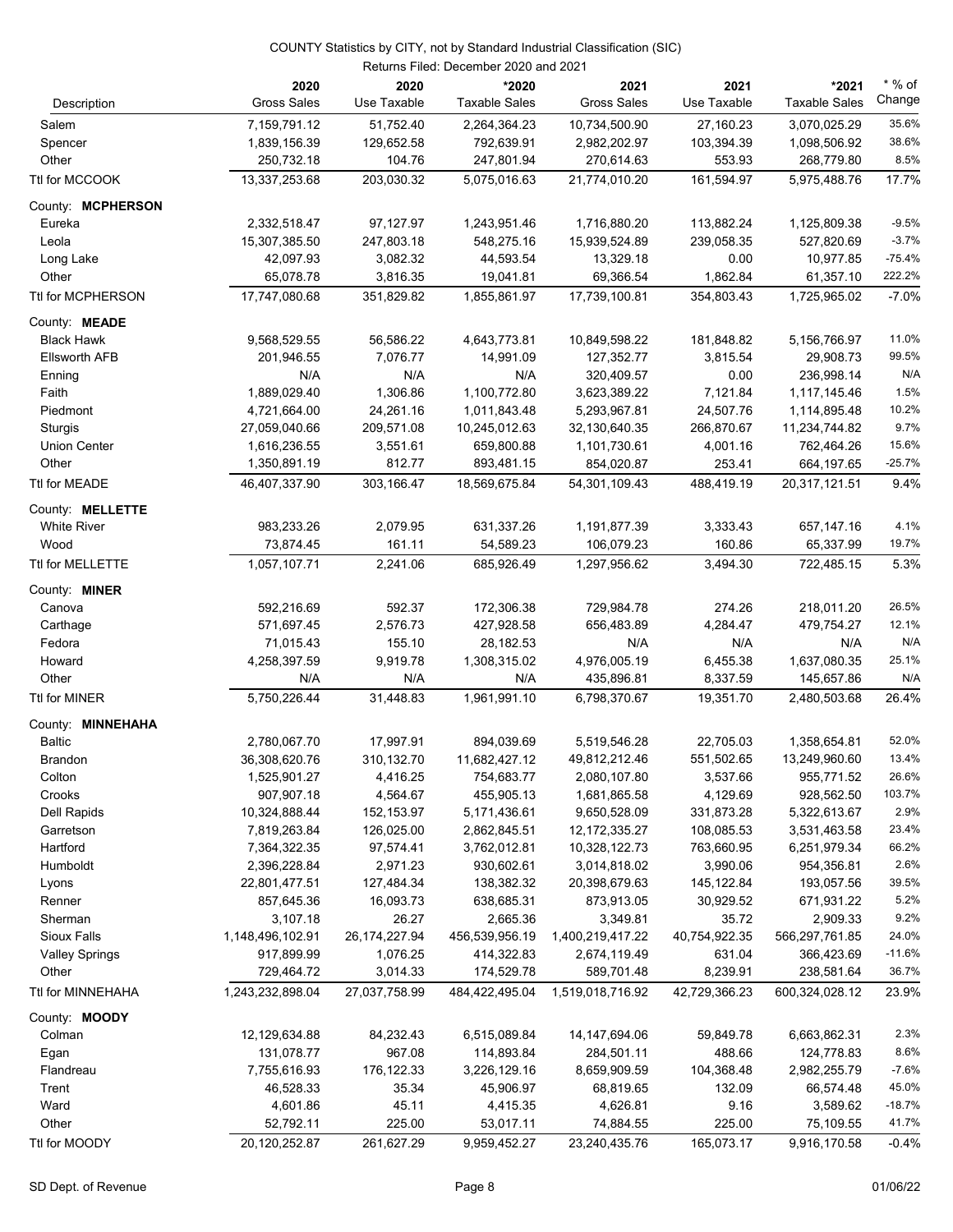|                        |                     |                  | Returns Filed: December 2020 and 2021 |                     |                  |                      |           |
|------------------------|---------------------|------------------|---------------------------------------|---------------------|------------------|----------------------|-----------|
|                        | 2020                | 2020             | *2020                                 | 2021                | 2021             | *2021                | $*$ % of  |
| Description            | <b>Gross Sales</b>  | Use Taxable      | <b>Taxable Sales</b>                  | <b>Gross Sales</b>  | Use Taxable      | <b>Taxable Sales</b> | Change    |
| County: OGLALA LAKOTA  |                     |                  |                                       |                     |                  |                      |           |
| <b>Batesland</b>       | N/A                 | N/A              | N/A                                   | 291,532.69          | 0.00             | 157,691.39           | N/A       |
| Kyle                   | 723,760.96          | 9,519.17         | 258,329.14                            | 872,816.86          | 16,131.61        | 329,814.75           | 27.7%     |
| Oglala                 | N/A                 | N/A              | N/A                                   | 322,722.16          | 0.00             | 123,506.33           | N/A       |
| Pine Ridge             | 4,737,562.02        | 6,673.82         | 995,858.41                            | 3,491,745.68        | 4,274.98         | 1,557,654.01         | 56.4%     |
| Porcupine              | 626,377.51          | 4.22             | 343,495.14                            | 851,806.38          | 108.33           | 429,480.67           | 25.0%     |
| Other                  | 256,590.44          | 0.00             | 165,511.23                            | N/A                 | N/A              | N/A                  | N/A       |
| Ttl for OGLALA LAKOTA  | 6,344,290.93        | 16,197.21        | 1,763,193.92                          | 5,830,623.77        | 20,514.92        | 2,598,147.15         | 47.4%     |
| County: PENNINGTON     |                     |                  |                                       |                     |                  |                      |           |
| <b>Box Elder</b>       | 8,271,828.78        | 123,858.19       | 4,476,186.42                          | 11,942,276.53       | 196,150.76       | 5,433,280.25         | 21.4%     |
| Caputa                 | 74,831.25           | 22.95            | 33,102.85                             | 65,274.62           | 61.27            | 21,427.69            | $-35.3%$  |
| <b>Ellsworth AFB</b>   | 5,350.34            | 0.00             | 5,350.34                              | 83,414.68           | 2,152.46         | 7,669.37             | 43.3%     |
| Hill City              | 7,372,597.41        | 117,258.92       | 3,132,822.85                          | 4,667,614.31        | 204,391.28       | 3,173,119.32         | 1.3%      |
| Keystone               | 1,323,017.07        | 17,880.57        | 1,005,054.27                          | 1,304,567.47        | 50,339.03        | 786,842.12           | $-21.7%$  |
| New Underwood          | 1,020,470.31        | 31,326.60        | 575,342.07                            | 1,300,051.55        | 14,903.56        | 700,555.82           | 21.8%     |
| Quinn                  | 25,089.99           | 108.82           | 15,774.42                             | 31,992.33           | 84.16            | 84,170.10            | 433.6%    |
|                        | 578,647,042.04      | 7,279,006.77     | 228,991,880.91                        | 696,254,673.57      | 7,547,763.27     | 272,628,632.82       | 19.1%     |
| Rapid City             |                     |                  |                                       |                     | 0.00             |                      | N/A       |
| Scenic                 | N/A                 | N/A              | N/A                                   | 12,114.55           |                  | 1,448.55             | $-0.4%$   |
| Wall                   | 15,420,444.88       | 168,207.63       | 6,710,542.17                          | 13,845,729.49       | 122,657.55       | 6,680,830.37         | 8.3%      |
| Wasta                  | 8,385.21            | 40.75            | 8,066.00                              | 89,615.41           | 139.89           | 8,736.07             | 133.9%    |
| Other                  | 374,591.77          | 5,970.86         | 331,195.54                            | 793,501.95          | 4,307.68         | 774,562.68           |           |
| Ttl for PENNINGTON     | 612,543,649.05      | 7,743,682.06     | 245,285,317.84                        | 730,390,826.47      | 8.142.950.90     | 290,301,275.16       | 18.4%     |
| County: PERKINS        |                     |                  |                                       |                     |                  |                      |           |
| Bison                  | 1,381,822.17        | 21,429.22        | 514,562.16                            | 1,595,279.94        | 46,652.06        | 613,416.47           | 19.2%     |
| Lemmon                 | 6,046,554.74        | 20,622.44        | 2,924,182.13                          | 8,157,979.83        | 35,559.35        | 2,833,038.61         | $-3.1%$   |
| Meadow                 | N/A                 | N/A              | N/A                                   | 19,906.00           | 0.00             | 19,906.00            | N/A       |
| Other                  | 81,457.56           | 163.59           | 77,947.77                             | 49,721.68           | 542.95           | 46,467.97            | $-40.4%$  |
| Ttl for PERKINS        | 7,509,834.47        | 42,215.25        | 3,516,692.06                          | 9,822,887.45        | 82,754.36        | 3,512,829.05         | $-0.1%$   |
| County: POTTER         |                     |                  |                                       |                     |                  |                      |           |
| Gettysburg             | 4,405,782.02        | 86,211.60        | 3,350,090.28                          | 6,634,944.50        | 98,798.55        | 4,047,094.92         | 20.8%     |
| Hoven                  | 1,999,952.51        | 54,947.87        | 601,567.56                            | 1,898,475.91        | 288,798.44       | 660,245.87           | 9.8%      |
| Other                  | 11,387.50           | 0.00             | 11,387.50                             | N/A                 | N/A              | N/A                  | N/A       |
| Ttl for POTTER         | 6,417,122.03        | 141, 159.47      | 3,963,045.34                          | 8,545,749.01        | 387,596.99       | 4,719,669.39         | 19.1%     |
| County: <b>ROBERTS</b> |                     |                  |                                       |                     |                  |                      |           |
| Claire City            | 78,526.84           | 284.00           | 39,934.84                             | 56,285.21           | 199.48           | 54,579.69            | 36.7%     |
| Corona                 | 458,009.38          | -583,169.71      | $-284, 199.06$                        | 432,189.13          | 2,218.96         | 374,392.16           | $-231.7%$ |
| New Effington          | 228,285.08          | 10,756.13        | 198,908.04                            | 216,619.45          | 215.98           | 167,336.66           | $-15.9%$  |
| Peever                 | 407,524.88          | 301.92           | 167,991.97                            | 565,606.22          | 453.26           | 168,413.30           | 0.3%      |
| Rosholt                | 5,406,817.40        | 135,312.63       | 616,109.75                            | 13,065,819.79       | 226,060.47       | 635,493.97           | 3.1%      |
| Sisseton               | 8,040,838.85        | 101,849.51       | 3,768,655.09                          | 9,665,774.69        | 39,688.49        | 4,105,096.02         | 8.9%      |
| Summit                 | 2,215,891.77        | 18,945.03        | 655,392.73                            | 2,764,243.98        | 7,674.49         | 568,564.68           | $-13.2%$  |
| Wilmot                 | 826,299.04          | 447.16           | 546,986.06                            | 2,670,786.18        | 3,674.18         | 882,751.64           | 61.4%     |
| Other                  | 103,243.22          | 0.00             | 78,101.89                             | 415,467.47          | 0.00             | 206,828.77           | 164.8%    |
| Ttl for ROBERTS        | 17,765,436.46       | $-315,273.34$    | 5,787,881.31                          | 29,852,792.12       | 280,185.31       | 7,163,456.89         | 23.8%     |
| County: SANBORN        |                     |                  |                                       |                     |                  |                      |           |
| Artesian               | 669,649.94          | 1,203.74         | 292,054.56                            | 1,036,595.23        | 22,284.05        | 612,987.33           | 109.9%    |
| Letcher                | 373,376.36          | 663.67           | 176,230.76                            | 815,216.60          | 977.77           | 428,678.18           | 143.2%    |
|                        |                     |                  |                                       |                     |                  |                      | 9.8%      |
| Woonsocket<br>Other    | 4,438,644.62<br>N/A | 40,684.49<br>N/A | 1,047,563.55<br>N/A                   | 4,856,445.43<br>N/A | 37,709.21<br>N/A | 1,150,405.67<br>N/A  | N/A       |
| Ttl for SANBORN        | 5,528,888.14        | 42,551.89        | 1,539,316.91                          | 6,838,639.12        | 60,971.03        | 2,213,298.10         | 43.8%     |
|                        |                     |                  |                                       |                     |                  |                      |           |
| County: SPINK          |                     |                  |                                       |                     |                  |                      |           |
| Ashton                 | 425,767.93          | 2,107.27         | 183,018.86                            | 483,949.38          | 1,309.29         | 194,228.91           | 6.1%      |
| <b>Brentford</b>       | N/A                 | N/A              | N/A                                   | 13,668.62           | 332.29           | 13,927.46            | N/A       |
| Conde                  | 371,910.01          | 7,015.93         | 250,223.49                            | 2,173,807.60        | 39,592.95        | 380,679.04           | 52.1%     |
| Doland                 | 1,316,296.62        | 25,512.25        | 225,086.62                            | 1,294,049.03        | 25,493.26        | 272,627.54           | 21.1%     |
| Frankfort              | 216,709.06          | 41,120.20        | 131,410.94                            | 185,668.06          | 31,480.21        | 125,510.09           | $-4.5%$   |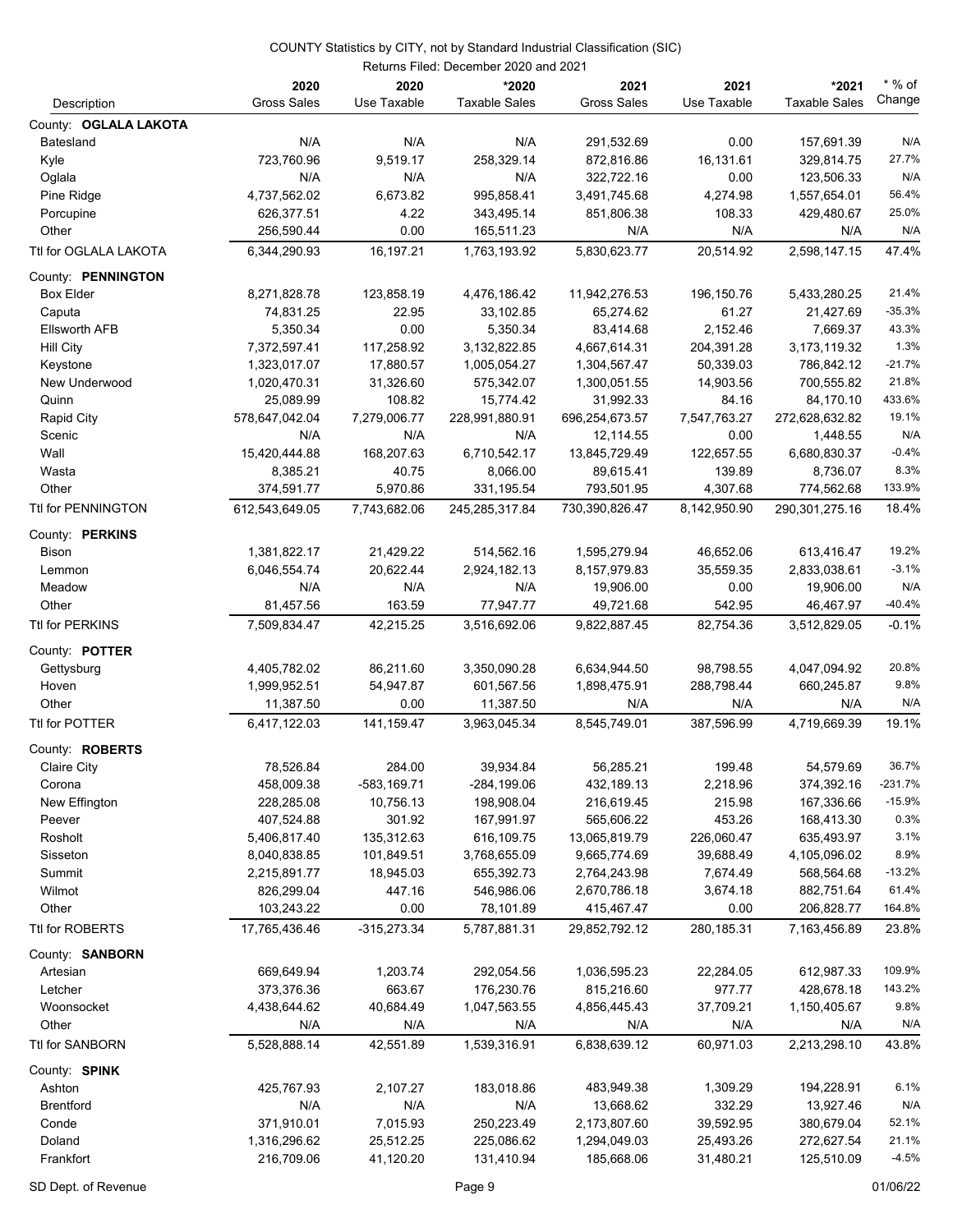| Description             | 2020<br><b>Gross Sales</b> | 2020<br>Use Taxable | *2020<br><b>Taxable Sales</b> | 2021<br><b>Gross Sales</b> | 2021<br>Use Taxable | *2021<br><b>Taxable Sales</b> | $*$ % of<br>Change |
|-------------------------|----------------------------|---------------------|-------------------------------|----------------------------|---------------------|-------------------------------|--------------------|
| Melette                 | 12,112,325.10              | 55,147.68           | 349,079.52                    | 661,867.16                 | 9,166.15            | 307,976.78                    | $-11.8%$           |
| Northville              | 9,886.57                   | 100.00              | 9,986.57                      | 15,169.67                  | 100.00              | 15,269.67                     | 52.9%              |
| Redfield                | 23,915,172.11              | 456,298.38          | 5,309,014.35                  | 21,356,919.89              | 913,923.35          | 4,543,861.51                  | $-14.4%$           |
| Tulare                  | 8,690,104.52               | 32,746.79           | 303,946.30                    | 2,245,403.58               | 1,068.31            | 314,032.53                    | 3.3%               |
| Other                   | 272,428.07                 | 11,612.11           | 166,679.58                    | 202,581.07                 | 13,918.97           | 139,068.40                    | $-16.6%$           |
| Ttl for SPINK           | 47,330,599.99              | 631,660.61          | 6,928,446.23                  | 28,633,084.05              | 1,036,384.78        | 6,307,181.93                  | $-9.0%$            |
| County: STANLEY         |                            |                     |                               |                            |                     |                               |                    |
| <b>Fort Pierre</b>      | 9,487,261.74               | 39,470.70           | 5,307,950.91                  | 9,151,746.83               | 25,280.26           | 5,630,527.06                  | 6.1%               |
| Other                   | 126,107.37                 | 0.00                | 118,391.99                    | 217,333.22                 | 0.00                | 202,521.32                    | 71.1%              |
| Ttl for STANLEY         | 9,613,369.11               | 39,470.70           | 5,426,342.90                  | 9,369,080.05               | 25,280.26           | 5,833,048.38                  | 7.5%               |
| County: <b>SULLY</b>    |                            |                     |                               |                            |                     |                               |                    |
| Agar                    | 598,563.06                 | 1,266.66            | 566,498.49                    | 689,658.33                 | 27,655.32           | 687,212.73                    | 21.3%              |
| Onida                   | 4,830,328.01               | 272,190.69          | 1,561,623.07                  | 9,124,459.74               | 10,283.31           | 1,608,715.09                  | 3.0%               |
| Other                   | 153,954.82                 | 50.58               | 145,588.22                    | 284,873.55                 | 405.92              | 263,433.31                    | 80.9%              |
| Ttl for SULLY           | 5,582,845.89               | 273,507.93          | 2,273,709.78                  | 10,098,991.62              | 38,344.55           | 2,559,361.13                  | 12.6%              |
|                         |                            |                     |                               |                            |                     |                               |                    |
| County: TODD<br>Mission | 5,018,275.97               | 23,185.84           | 2,203,086.63                  | 8,431,404.06               | 15,256.00           | 2,771,228.67                  | 25.8%              |
| Rosebud                 | 1,646,896.41               | 11.95               | 719,554.65                    | 3,006,650.16               | 115.80              | 1,214,252.72                  | 68.8%              |
| Other                   | N/A                        | N/A                 | N/A                           | 564,540.06                 | 212.38              | 356,578.89                    | N/A                |
| Ttl for TODD            | 6,761,837.17               | 23,427.35           | 2,982,629.67                  | 12,002,594.28              | 15,584.18           | 4,342,060.28                  | 45.6%              |
|                         |                            |                     |                               |                            |                     |                               |                    |
| County: TRIPP<br>Colome | 752,312.15                 | 65,291.80           | 393,094.30                    | 1,082,024.43               | 101.31              | 479,398.88                    | 22.0%              |
| Ideal                   | N/A                        | N/A                 | N/A                           | 364,933.84                 | 0.00                | 358,983.84                    | N/A                |
| Winner                  | 17,275,696.66              | 70,274.33           | 9,224,368.28                  | 21,331,990.92              | 98,705.96           | 11,693,285.10                 | 26.8%              |
| Witten                  | 13,482.81                  | 1,528.03            | 11,814.40                     | 41,145.11                  | 1,674.18            | 10,751.15                     | $-9.0%$            |
| Other                   | 245,249.46                 | 0.00                | 245,249.46                    | 192,222.50                 | 0.00                | 192,222.50                    | $-21.6%$           |
| Ttl for TRIPP           | 18,286,741.07              | 137,094.16          | 9.874,526.44                  | 23,012,316.80              | 100,481.45          | 12,734,641.47                 | 29.0%              |
| County: TURNER          |                            |                     |                               |                            |                     |                               |                    |
| Centerville             | 1,011,073.24               | 3,928.46            | 533,222.14                    | 1,672,955.16               | 16,453.15           | 704,996.89                    | 32.2%              |
| Chancellor              | 575,924.02                 | 173,633.74          | 544, 157.53                   | 1,092,529.13               | 192,547.13          | 728,917.55                    | 34.0%              |
| Davis                   | 43,526.93                  | 2,167.53            | 43,515.91                     | 92,348.50                  | 1,717.11            | 84,708.94                     | 94.7%              |
| Hurley                  | 2,509,298.67               | 1,191.33            | 516,216.47                    | 1,283,400.76               | 7,712.40            | 599,550.38                    | 16.1%              |
| Marion                  | 60,891,463.73              | 804,876.52          | 2,576,420.68                  | 75,675,753.00              | 1,679,136.39        | 6,235,645.56                  | 142.0%             |
| Monroe                  | 5,842.35                   | 164.52              | 5,323.36                      | 101,980.28                 | 194.72              | 101,991.09                    | 1815.9%            |
| Parker                  | 3,927,039.86               | 13,014.22           | 1,283,537.31                  | 4,820,318.22               | 13,156.51           | 1,287,487.96                  | 0.3%               |
| Viborg                  | 1,365,282.16               | 81,288.75           | 871,484.54                    | 4,689,172.24               | 67,158.06           | 1,202,919.39                  | 38.0%              |
| Other                   | 14,598.00                  | 5,592.91            | -41,734.09                    | 395,056.12                 | 12,033.11           | 343,138.63                    | $-922.2%$          |
| Ttl for TURNER          | 70,344,048.96              | 1,085,857.96        | 6,332,143.85                  | 89,823,513.41              | 1,990,108.58        | 11,289,356.39                 | 78.3%              |
| County: <b>UNION</b>    |                            |                     |                               |                            |                     |                               |                    |
| Alcester                | 3,528,869.67               | 3,466.29            | 435,935.27                    | 4,966,148.44               | 7,214.93            | 514,063.00                    | 17.9%              |
| Beresford               | 9,567,825.98               | 25,946.25           | 3,830,753.83                  | 10,121,673.03              | 19,209.36           | 3,591,489.69                  | $-6.2%$            |
| Elk Point               | 5,513,548.55               | 89,055.71           | 1,813,819.84                  | 13,727,631.54              | 168,514.28          | 2,102,938.94                  | 15.9%              |
| Jefferson               | 2,068,774.87               | 21,991.68           | 295,105.45                    | 930,252.04                 | 3,546.94            | 375,395.00                    | 27.2%              |
| North Sioux City        | 52,241,325.16              | 3, 141, 211. 72     | 8,519,100.77                  | 59,091,869.37              | 3,997,423.60        | 9,426,113.14                  | 10.6%              |
| Other                   | N/A                        | N/A                 | N/A                           | 3,778,926.14               | 3,617.11            | 640,409.01                    | N/A                |
| Ttl for UNION           | 75,114,087.95              | 3,290,102.32        | 15,330,695.87                 | 92,616,500.55              | 4,199,526.23        | 16,650,408.78                 | 8.6%               |
| County: WALWORTH        |                            |                     |                               |                            |                     |                               |                    |
| Akaska                  | 144,448.96                 | 113.94              | 140,941.89                    | 187,866.75                 | 450.19              | 182,861.24                    | 29.7%              |
| Glenham                 | 164,979.39                 | 154.89              | 158,459.93                    | 315,425.44                 | 525.34              | 298,400.41                    | 88.3%              |
| Java                    | 4,438,631.16               | 17,128.95           | 74,577.57                     | 4,361,366.55               | 685.00              | 40,485.90                     | $-45.7%$           |
| Mobridge                | 13,251,157.96              | 60,485.10           | 6,800,502.70                  | 14,981,002.51              | 59,231.80           | 7,242,878.84                  | 6.5%               |
| Selby                   | 2,766,461.05               | 70,128.18           | 1,255,852.05                  | 3,967,216.98               | 9,397.63            | 1,387,569.62                  | 10.5%              |
| Other                   | N/A                        | N/A                 | N/A                           | N/A                        | N/A                 | N/A                           | N/A                |
| Ttl for WALWORTH        | 20,799,128.61              | 148,011.05          | 8,457,459.92                  | 23,820,373.23              | 70,289.96           | 9,159,691.01                  | 8.3%               |

County: **YANKTON**

SD Dept. of Revenue **Page 10** Page 10 **Page 10 Page 10 Page 10 Page 10 Page 10 Page 10 Page 10 Page 10 Page 10 Page 10 Page 10 Page 10 Page 10 Page 10 Page 10 Page 10 Page 10 Page 10 Pag**